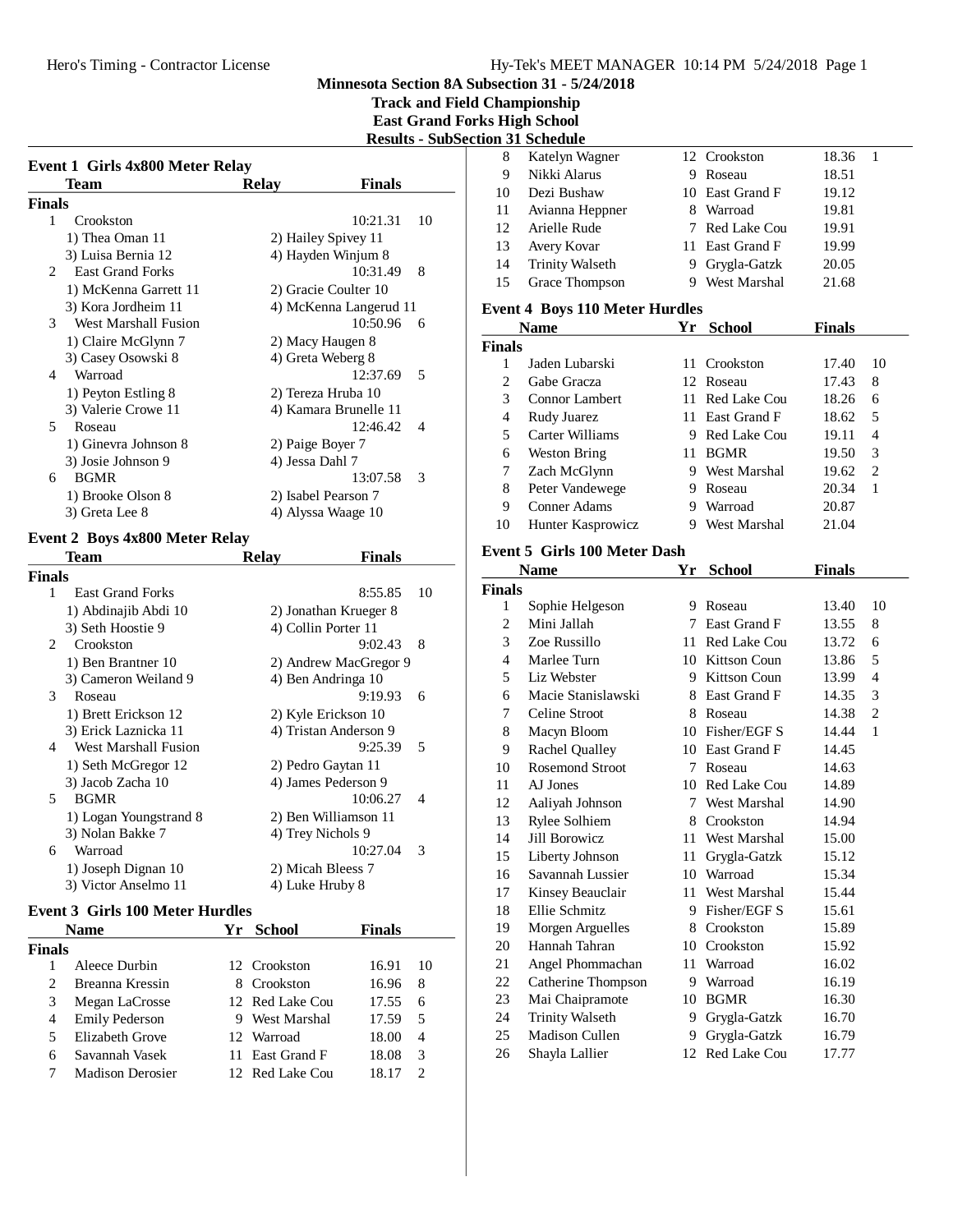#### Hy-Tek's MEET MANAGER 10:14 PM 5/24/2018 Page 2

**Minnesota Section 8A Subsection 31 - 5/24/2018**

**Track and Field Championship East Grand Forks High School Results - SubSection 31 Schedule**

| <b>Event 6 Boys 100 Meter Dash</b> |                          |    |                 |               |    |  |
|------------------------------------|--------------------------|----|-----------------|---------------|----|--|
|                                    | <b>Name</b>              | Yr | School          | <b>Finals</b> |    |  |
| <b>Finals</b>                      |                          |    |                 |               |    |  |
| 1                                  | Mason Wang               |    | 12 Crookston    | 11.81         | 10 |  |
| $\overline{c}$                     | Ben Olson                | 9  | Roseau          | 11.91         | 8  |  |
| 3                                  | <b>Isaac Durand</b>      | 11 | West Marshal    | 11.98         | 6  |  |
| 4                                  | <b>Colton Dauksavage</b> | 10 | East Grand F    | 12.30         | 5  |  |
| 5                                  | Koby Phongsavath         | 11 | Warroad         | 12.44         | 4  |  |
| 6                                  | <b>Carter Vasek</b>      | 8  | East Grand F    | 12.66         | 3  |  |
| 7                                  | Daniel Lee               |    | 10 Warroad      | 12.78         | 2  |  |
| 8                                  | Chase Olderbak           | 11 | East Grand F    | 12.80         | 1  |  |
| 9                                  | Antonn Phomma            | 9  | Warroad         | 12.81         |    |  |
| 10                                 | <b>Bill White</b>        | 11 | Fisher/EGF S    | 12.88         |    |  |
| 11                                 | Moses Jensen             | 9  | Grygla-Gatzk    | 12.94         |    |  |
| 12                                 | Jacob Brunelle           | 10 | Crookston       | 12.99         |    |  |
| 13                                 | Jordan Anderson          |    | 12 West Marshal | 13.09         |    |  |
| 14                                 | Jerry Stroot             | 9  | Roseau          | 13.15         |    |  |
| 15                                 | Gabe Montieth            |    | 9 Crookston     | 13.17         |    |  |
| 16                                 | <b>Connor Narlock</b>    |    | 10 West Marshal | 13.28         |    |  |
| 17                                 | Nolan Hanson             | 9  | Roseau          | 13.30         |    |  |
| 18                                 | Aaron Jones              | 11 | Grygla-Gatzk    | 13.67         |    |  |
| 19                                 | Nathaniel Seimnesk       |    | 10 Fisher/EGF S | 13.72         |    |  |
| 20                                 | Joshua Dohmen            |    | 11 Fisher/EGF S | 14.38         |    |  |
| 21                                 | Gerald Melin             | 7  | Red Lake Cou    | 14.98         |    |  |
| 22                                 | <b>Brody Moen</b>        | 9  | Red Lake Cou    | 14.99         |    |  |
| 23                                 | Anton Budziszewski       | 9  | <b>BGMR</b>     | 15.05         |    |  |

# **Event 7 Girls 4x200 Meter Relay**

| Team                     | <b>Relay</b> | <b>Finals</b> |                                                                                                                                                                                                                                                                                                                                                                      |
|--------------------------|--------------|---------------|----------------------------------------------------------------------------------------------------------------------------------------------------------------------------------------------------------------------------------------------------------------------------------------------------------------------------------------------------------------------|
| <b>Finals</b>            |              |               |                                                                                                                                                                                                                                                                                                                                                                      |
| <b>Red Lake County</b>   |              | 1:52.00       | 10                                                                                                                                                                                                                                                                                                                                                                   |
| $1)$ AJ Jones $10$       |              |               |                                                                                                                                                                                                                                                                                                                                                                      |
| 3) Makenzie Williams 11  |              |               |                                                                                                                                                                                                                                                                                                                                                                      |
| Warroad                  |              | 1:52.32       | 8                                                                                                                                                                                                                                                                                                                                                                    |
| 1) Madeleine Bleess 11   |              |               |                                                                                                                                                                                                                                                                                                                                                                      |
| 3) Eliana Bleess 9       |              |               |                                                                                                                                                                                                                                                                                                                                                                      |
| Kittson Coun             |              | 1:52.44       | 6                                                                                                                                                                                                                                                                                                                                                                    |
| 1) Shelby Pankratz 10    |              |               |                                                                                                                                                                                                                                                                                                                                                                      |
| 3) Jennika Hewitt 8      |              |               |                                                                                                                                                                                                                                                                                                                                                                      |
| <b>East Grand Forks</b>  |              | 1:52.47       | 5                                                                                                                                                                                                                                                                                                                                                                    |
| 1) Avery Kovar 11        |              |               |                                                                                                                                                                                                                                                                                                                                                                      |
| 3) Tiffany Hanson 12     |              |               |                                                                                                                                                                                                                                                                                                                                                                      |
| Crookston                |              | 1:52.79       | 4                                                                                                                                                                                                                                                                                                                                                                    |
| 1) Teagen Carlstrom 12   |              |               |                                                                                                                                                                                                                                                                                                                                                                      |
| 3) Emma Borowicz 9       |              |               |                                                                                                                                                                                                                                                                                                                                                                      |
| Roseau                   |              | 1:55.84       | 3                                                                                                                                                                                                                                                                                                                                                                    |
| 1) Kayla Santl 10        |              |               |                                                                                                                                                                                                                                                                                                                                                                      |
| 3) Celine Stroot 8       |              |               |                                                                                                                                                                                                                                                                                                                                                                      |
| West Marshall Fusion     |              | 1:56.95       | 2                                                                                                                                                                                                                                                                                                                                                                    |
| 1) Sydney St. Germain 11 |              |               |                                                                                                                                                                                                                                                                                                                                                                      |
| 3) Aaliyah Johnson 7     |              |               |                                                                                                                                                                                                                                                                                                                                                                      |
| Fisher/EGF S             |              | 1:57.02       | 1                                                                                                                                                                                                                                                                                                                                                                    |
| 1) Macyn Bloom 10        |              |               |                                                                                                                                                                                                                                                                                                                                                                      |
| 3) Maddi Mitzel 10       |              |               |                                                                                                                                                                                                                                                                                                                                                                      |
|                          |              |               | 2) Julia Bernstein 11<br>4) Zoe Russillo 11<br>2) Olivia Goulet 8<br>4) Kelby Goulet 12<br>2) Rachel Schmiedeberg 8<br>4) Liz Webster 9<br>2) Kora Jordheim 11<br>4) Mini Jallah 7<br>2) Rachel Hefta 11<br>4) Breanna Kressin 8<br>2) Nikki Alarus 9<br>4) Katie Borowicz 9<br>2) Riley Mooney 8<br>4) Sarah Finseth 9<br>2) Ellie Schmitz 9<br>4) Jessica Remer 11 |

|   | и эт эспечие            |                   |
|---|-------------------------|-------------------|
| О | <b>BGMR</b>             | 2:01.29           |
|   | 1) Aaliyah Creekmore 10 | 2) Addie Bakke 7  |
|   | 3) Arika Pickhartz 8    | 4) Ashley Olson 9 |
|   |                         |                   |

### **Event 8 Boys 4x200 Meter Relay**

|                               | Team                        | <b>Relay</b>       | <b>Finals</b>           |                             |
|-------------------------------|-----------------------------|--------------------|-------------------------|-----------------------------|
| <b>Finals</b>                 |                             |                    |                         |                             |
| 1                             | <b>East Grand Forks</b>     |                    | 1:33.08                 | 10                          |
|                               | 1) Casey Kallock 12         |                    | 2) Jackson Galstad 11   |                             |
|                               | 3) Blake Moen 9             | 4) Felix Zuniga 12 |                         |                             |
| $\mathfrak{D}_{\mathfrak{p}}$ | Crookston                   |                    | 1:35.08                 | 8                           |
|                               | 1) Noah Kiel 9              | 2) Josh Bernia 10  |                         |                             |
|                               | 3) Lukas Meier 11           | 4) Mason Wang 12   |                         |                             |
| $\mathcal{F}$                 | Roseau                      |                    | 1:39.27                 | 6                           |
|                               | 1) Nels Braaten 12          |                    | 2) Brandon McCourt 12   |                             |
|                               | 3) Jonah Provance 12        |                    | 4) Jeremiah Bender 9    |                             |
| 4                             | Warroad                     |                    | 1:40.01                 | 5                           |
|                               | 1) Dylan Cain 12            |                    | 2) Koby Phongsavath 11  |                             |
|                               | 3) Andrew Phosy 11          |                    | 4) Veashein Philajack 8 |                             |
| 5                             | <b>BGMR</b>                 |                    | 1:44.99                 | $\overline{\mathcal{A}}$    |
|                               | 1) Brady Skeim 8            |                    | 2) Gage Hockstedler 8   |                             |
|                               | 3) Logan Waage 11           | 4) Mason Bring 10  |                         |                             |
| 6                             | <b>West Marshall Fusion</b> |                    | 1:48.21                 | 3                           |
|                               | 1) Jordan Anderson 12       |                    | 2) Connor Narlock 10    |                             |
|                               | 3) Sergio Vela 9            |                    | 4) Hunter Kasprowicz 9  |                             |
| 7                             | <b>Red Lake County</b>      |                    | 1:56.42                 | $\mathcal{D}_{\mathcal{L}}$ |
|                               | 1) Carson Lambert 7         | 2) Nolan Magnell 8 |                         |                             |
|                               | 3) Gerald Melin 7           |                    | 4) Damon Ferguson 7     |                             |

# **Event 9 Girls 1600 Meter Run**<br>Name **Vr**

|                | <b>Name</b>          | Yr | <b>School</b> | Finals  |    |
|----------------|----------------------|----|---------------|---------|----|
| Finals         |                      |    |               |         |    |
| 1              | Katherine Geist      | 10 | Crookston     | 5:30.73 | 10 |
| 2              | McKenna Langerud     | 11 | East Grand F  | 5:49.57 | 8  |
| 3              | Macy Haugen          | 8  | West Marshal  | 5:50.96 | 6  |
| $\overline{4}$ | Rebecca Heppner      | 11 | Warroad       | 5:51.30 | 5  |
| 5              | Casey Osowski        | 8  | West Marshal  | 5:51.30 | 4  |
| 6              | Abby Borowicz        | 7  | Crookston     | 6:01.82 | 3  |
| 7              | Morgan Kovar         | 8  | East Grand F  | 6:09.97 | 2  |
| 8              | Lydia Floden         | 7  | East Grand F  | 6:12.81 | 1  |
| 9              | Kjerstin Nelson      | 8  | Red Lake Cou  | 6:19.20 |    |
| 10             | <b>Hailey Spivey</b> | 11 | Crookston     | 6:27.99 |    |
| 11             | Mariah Huglen        | 9  | Roseau        | 6:32.72 |    |
| 12             | Maria Krober         | 10 | Fisher/EGF S  | 6:37.70 |    |
| 13             | Serenity May         | 8  | Red Lake Cou  | 6:42.96 |    |
| 14             | Josie Steen          | 10 | Kittson Coun  | 6:45.88 |    |
| 15             | Rachael Heppner      | 9  | Warroad       | 6:51.71 |    |
| 16             | Ginevra Johnson      | 8  | Roseau        | 6:56.06 |    |
| 17             | <b>Emily Bugge</b>   | 12 | <b>BGMR</b>   | 7:26.83 |    |
| 18             | Jessa Dahl           | 7  | Roseau        | 7:52.55 |    |
| 19             | Jade Zimprich        | 12 | Fisher/EGF S  | 7:59.54 |    |
| 20             | Alyssa Waage         | 10 | <b>BGMR</b>   | 8:42.30 |    |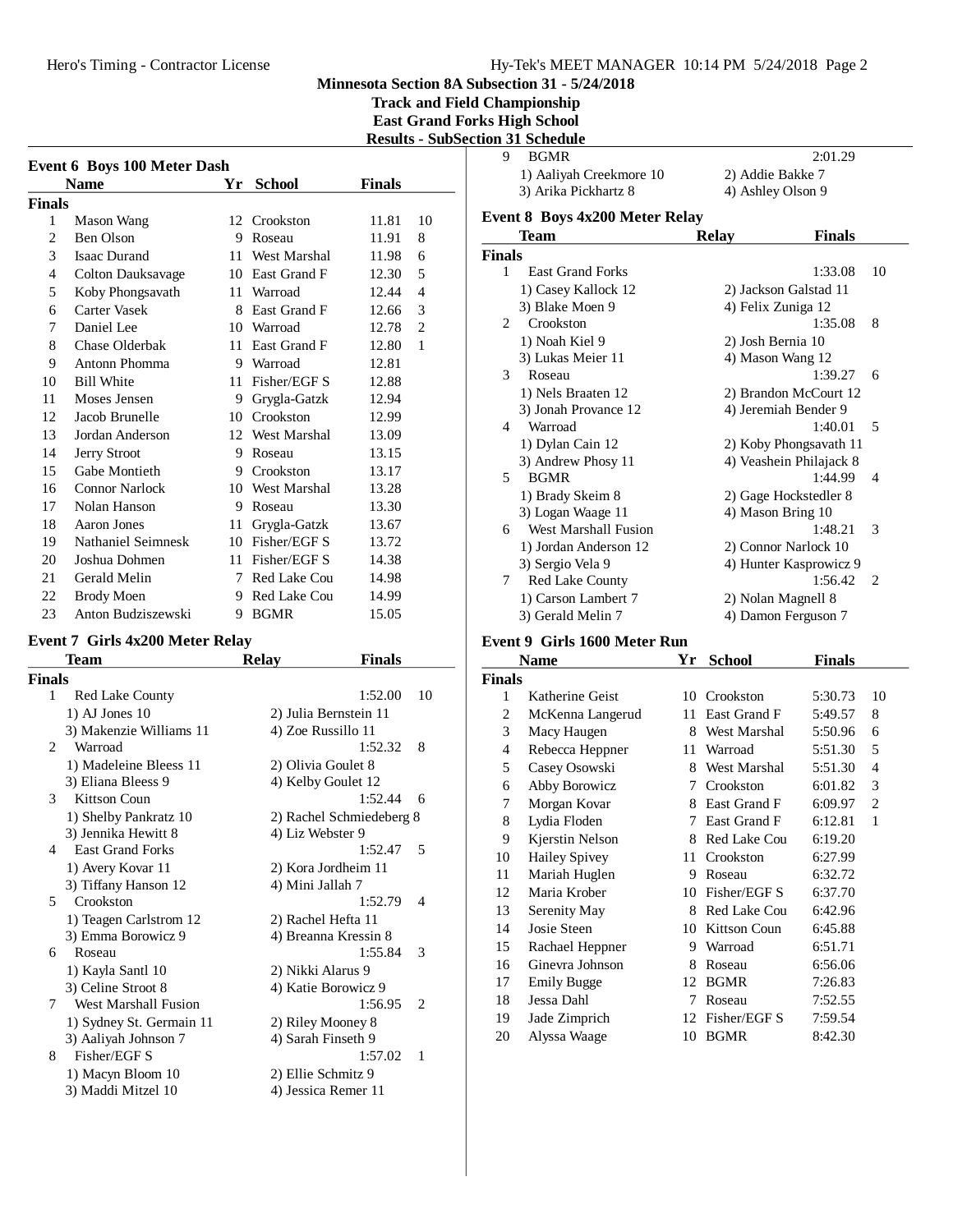**Track and Field Championship East Grand Forks High School Results - SubSection 31 Schedule**

| Event 10 Boys 1600 Meter Run |                                  |     |                          |               |    |  |
|------------------------------|----------------------------------|-----|--------------------------|---------------|----|--|
|                              | Name                             | Yr  | <b>School</b>            | <b>Finals</b> |    |  |
| Finals                       |                                  |     |                          |               |    |  |
| 1                            | Cole Nowacki                     |     | 10 East Grand F          | 4:41.04       | 10 |  |
| $\overline{2}$               | Zach Heppner                     |     | 12 Warroad               | 4:45.04       | 8  |  |
| 3                            | Sakariye Ismail                  |     | 11 East Grand F          | 4:45.54       | 6  |  |
| 4                            | <b>Tyson Mahar</b>               |     | 9 East Grand F           | 4:50.74       | 5  |  |
| 5                            | <b>Ben Brantner</b>              |     | 10 Crookston             | 5:04.84       | 4  |  |
| 6                            | Kyle Erickson                    |     | 10 Roseau                | 5:05.64       | 3  |  |
| 7                            | Hayden Reitmeier                 |     | 10 Fisher/EGF S          | 5:08.54       | 2  |  |
| 8                            | Chris Longtin                    |     | 10 Red Lake Cou          | 5:15.14       | 1  |  |
| 9                            | James Pederson                   |     | 9 West Marshal           | 5:17.64       |    |  |
| 10                           | Austin Szczepanski               |     | 12 West Marshal          | 5:31.84       |    |  |
| 11                           | Talon Hilligas                   |     | 10 BGMR                  | 5:32.24       |    |  |
| 12                           | <b>Blane Schmitz</b>             |     | 8 Red Lake Cou           | 5:35.44       |    |  |
| 13                           | <b>Micah Bleess</b>              |     | 7 Warroad                | 5:38.24       |    |  |
| 14                           | Karsten Isaacson                 |     | 9 Crookston              | 5:41.34       |    |  |
| 15                           | <b>Winston Novacek</b>           |     | 11 Roseau                | 5:44.54       |    |  |
| 16                           | Zachary Helgeson                 |     | 9 Fisher/EGF S           | 5:45.54       |    |  |
| 17                           | <b>Jack Goulet</b>               |     | 7 Warroad                | 5:45.94       |    |  |
| 18                           | Jaron Bernier                    |     | 11 Red Lake Cou          | 5:54.54       |    |  |
| 19                           | Christian Boen                   |     | 10 BGMR                  | 5:56.64       |    |  |
| 20                           | Damian Navraez                   | 11- | Crookston                | 5:57.84       |    |  |
|                              | Event 11 Girls 4x100 Meter Relay |     |                          |               |    |  |
|                              | <b>Team</b>                      |     | <b>Relay</b>             | <b>Finals</b> |    |  |
| Finals                       |                                  |     |                          |               |    |  |
| 1                            | <b>Kittson Coun</b>              |     |                          | 52.20         | 10 |  |
|                              | 1) Shelby Pankratz 10            |     | 2) Rachel Schmiedeberg 8 |               |    |  |
|                              | 3) Jennika Hewitt 8              |     | 4) Liz Webster 9         |               |    |  |
| 2                            | Red Lake County                  |     |                          | 52.22         | 8  |  |
|                              | $1)$ AJ Jones $10$               |     | 2) Julia Bernstein 11    |               |    |  |
|                              | 3) Makenzie Williams 11          |     | 4) Zoe Russillo 11       |               |    |  |
| 3                            | <b>West Marshall Fusion</b>      |     |                          | 53.48         | 6  |  |
|                              | 1) Jill Borowicz 11              |     | 2) Emily Pederson 9      |               |    |  |
|                              | 3) Greta Weberg 8                |     | 4) Abigail McGlynn 11    |               |    |  |
| 4                            | <b>East Grand Forks</b>          |     |                          | 54.07         | 5  |  |
|                              | 1) Macie Stanislawski 8          |     | 2) Tiffany Hanson 12     |               |    |  |
|                              | 3) Rachel Qualley 10             |     | 4) Mini Jallah 7         |               |    |  |
| 5                            | Crookston                        |     |                          | 55.50         | 4  |  |
|                              | 1) Teagen Carlstrom 12           |     | 2) Rylee Solhiem 8       |               |    |  |
|                              | 3) Hannah Tahran 10              |     | 4) Morgen Arguelles 8    |               |    |  |
| 6                            | Roseau                           |     |                          | 55.99         | 3  |  |
|                              | 1) Nikki Alarus 9                |     | 2) Celine Stroot 8       |               |    |  |
|                              | 3) Kayla Santl 10                |     | 4) Julia Braaten 9       |               |    |  |
| 7                            | Warroad                          |     |                          | 57.66         | 2  |  |
|                              | 1) Emma Hanson 8                 |     | 2) August Bushy 10       |               |    |  |
|                              | 3) Catherine Thompson 9          |     | 4) Sarah McFarlane 10    |               |    |  |
| 8                            | <b>BGMR</b>                      |     |                          | 1:00.50       | 1  |  |
|                              | 1) Mai Chaipramote 10            |     | 2) Arika Pickhartz 8     |               |    |  |
|                              | 3) Anna Ueland 8                 |     | 4) Addie Bakke 7         |               |    |  |

| Event 12 Boys 4x100 Meter Relay |                                                |    |                                            |               |                |  |
|---------------------------------|------------------------------------------------|----|--------------------------------------------|---------------|----------------|--|
|                                 | Team                                           |    | <b>Relay</b>                               | <b>Finals</b> |                |  |
| <b>Finals</b>                   |                                                |    |                                            |               |                |  |
| 1                               | <b>East Grand Forks</b>                        |    |                                            | 46.12         | 10             |  |
|                                 | 1) Bryce Kuznia 12                             |    | 2) Casey Kallock 12                        |               |                |  |
|                                 | 3) Jackson Galstad 11                          |    | 4) Ricky Thompson 9                        |               |                |  |
| 2                               | Crookston                                      |    |                                            | 46.84         | 8              |  |
|                                 | 1) Lukas Meier 11                              |    | 2) Josh Bernia 10                          |               |                |  |
| 3                               | 3) Brady Wisk 8<br><b>West Marshall Fusion</b> |    | 4) Noah Kiel 9                             | 47.57         | 6              |  |
|                                 | 1) Jordan Anderson 12                          |    |                                            |               |                |  |
|                                 | 3) Sergio Vela 9                               |    | 2) Connor Narlock 10<br>4) Isaac Durand 11 |               |                |  |
| 4                               | Roseau                                         |    |                                            | 48.09         | 5              |  |
|                                 | 1) Adam LePard 11                              |    | 2) Jonah Provance 12                       |               |                |  |
|                                 | 3) Brandon McCourt 12                          |    | 4) Nels Braaten 12                         |               |                |  |
| 5                               | Warroad                                        |    |                                            | 50.50         | 4              |  |
|                                 | 1) Daniel Lee 10                               |    | 2) Koby Phongsavath 11                     |               |                |  |
|                                 | 3) Andrew Phosy 11                             |    | 4) Veashein Philajack 8                    |               |                |  |
| 6                               | <b>BGMR</b>                                    |    |                                            | 54.50         | 3              |  |
|                                 | 1) Gage Hockstedler 8                          |    | 2) Brady Skeim 8                           |               |                |  |
|                                 | 3) Nolan Bakke 7                               |    | 4) Anton Budziszewski 9                    |               |                |  |
| 7                               | Red Lake County                                |    |                                            | 54.86         | 2              |  |
|                                 | 1) Brody Moen 9                                |    | 2) Isiah Olson 9                           |               |                |  |
|                                 | 3) Jordan Kasprowicz 9                         |    | 4) Damon Ferguson 7                        |               |                |  |
|                                 | Event 13 Girls 400 Meter Dash                  |    |                                            |               |                |  |
|                                 |                                                |    |                                            |               |                |  |
|                                 | <b>Name</b>                                    | Yr | <b>School</b>                              |               |                |  |
| <b>Finals</b>                   |                                                |    |                                            | <b>Finals</b> |                |  |
| 1                               | <b>Kelby Goulet</b>                            | 12 | Warroad                                    | 59.31         | 10             |  |
| $\overline{c}$                  | Jessica Remer                                  | 11 | Fisher/EGF S                               | 1:03.61       | 8              |  |
| 3                               | Emma Borowicz                                  | 9. | Crookston                                  | 1:04.79       | 6              |  |
| 4                               | Eliana Bleess                                  |    | 9 Warroad                                  | 1:04.88       | 5              |  |
| 5                               | Hollie Knott                                   | 9. | Red Lake Cou                               | 1:05.08       | 4              |  |
| 6                               | Olivia Goulet                                  | 8  | Warroad                                    | 1:05.23       | 3              |  |
| 7                               | <b>Riley Mooney</b>                            | 8  | West Marshal                               | 1:05.53       | $\overline{c}$ |  |
| 8                               | Anke Weirsma                                   |    | 9 Crookston                                | 1:05.61       | 1              |  |
| 9                               | Sierra Robles                                  |    | 9 East Grand F                             | 1:06.03       |                |  |
| 10                              | Laura Farder                                   |    | 10 East Grand F                            | 1:06.48       |                |  |
| 11                              | Andi Strege                                    | 11 | Kittson Coun                               | 1:07.20       |                |  |
| 12                              | Rachel Hefta                                   | 11 | Crookston                                  | 1:07.44       |                |  |
| 13                              | Marissa Schiebe                                |    | 8 Red Lake Cou                             | 1:08.67       |                |  |
| 14                              | Jenna Davis                                    | 8. | Kittson Coun                               | 1:09.96       |                |  |
| 15                              | Clara Girdler                                  | 9. | Red Lake Cou                               | 1:10.13       |                |  |
| 16                              | Ellie Rivard                                   | 7  | West Marshal                               | 1:10.14       |                |  |
| 17                              | Kinley Anderson                                |    | 9 East Grand F                             | 1:10.19       |                |  |
| 18                              | Josie Johnson                                  |    | 9 Roseau                                   | 1:12.70       |                |  |
| 19                              | <b>Trinity Erickson</b>                        |    | 9 Fisher/EGF S                             | 1:12.71       |                |  |
| 20                              | Avery Horken                                   | 7  | Fisher/EGF S                               | 1:14.76       |                |  |
| 21                              | Jordan Scharf                                  | 8  | <b>BGMR</b>                                | 1:23.09       |                |  |
| 22                              | Paige Boyer                                    | 7  | Roseau                                     | 1:26.71       |                |  |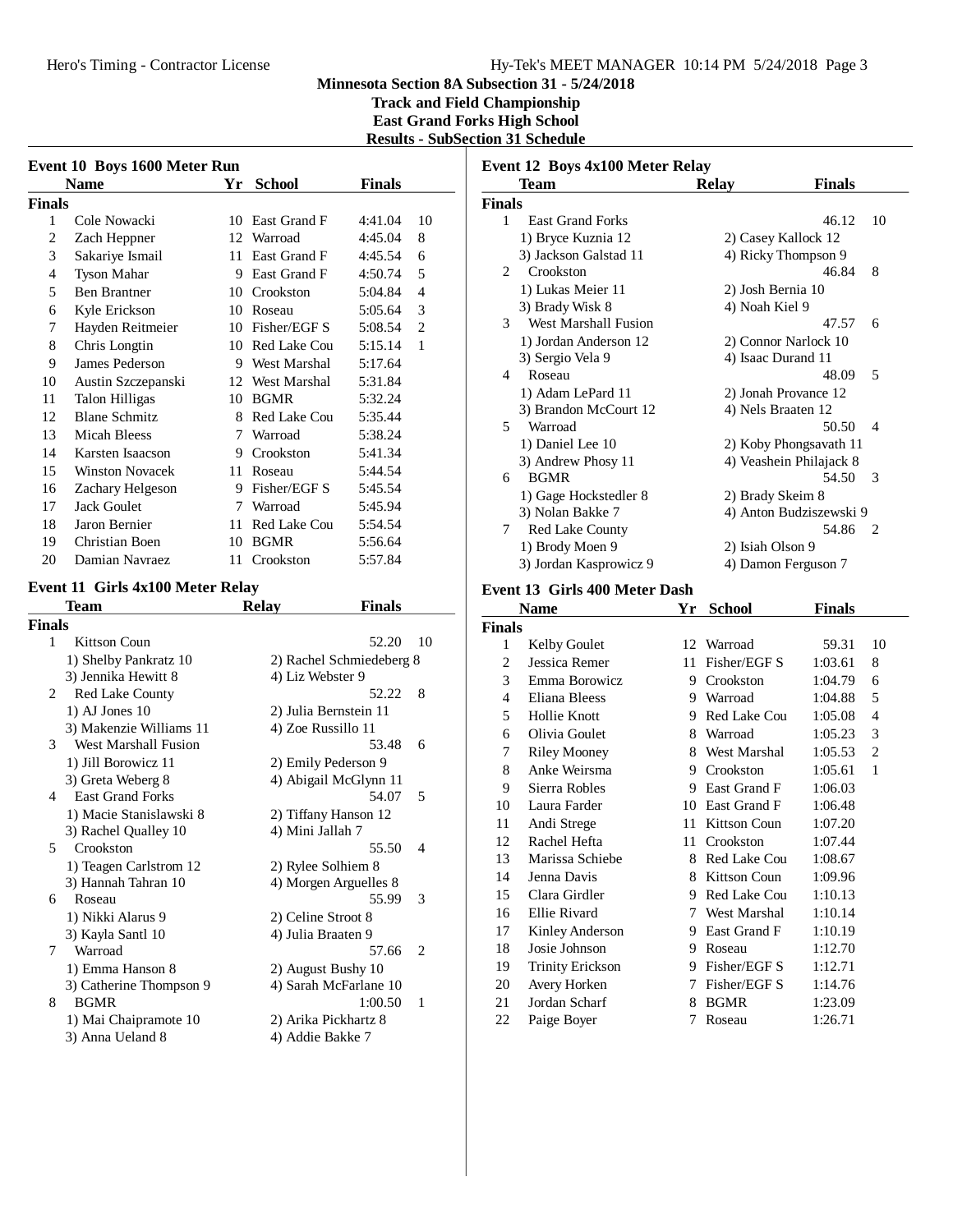#### Hero's Timing - Contractor License Hy-Tek's MEET MANAGER 10:14 PM 5/24/2018 Page 4

**Minnesota Section 8A Subsection 31 - 5/24/2018**

**Track and Field Championship East Grand Forks High School Results - SubSection 31 Schedule**

| <b>Event 14 Boys 400 Meter Dash</b> |                                         |      |                 |               |                |  |  |
|-------------------------------------|-----------------------------------------|------|-----------------|---------------|----------------|--|--|
|                                     | <b>Name</b>                             |      | Yr School       | <b>Finals</b> |                |  |  |
| Finals                              |                                         |      |                 |               |                |  |  |
| 1                                   | Felix Zuniga                            |      | 12 East Grand F | 51.99         | 10             |  |  |
| 2                                   | <b>Blake Moen</b>                       |      | 9 East Grand F  | 52.63         | 8              |  |  |
| 3                                   | Luke Tangen                             |      | 11 Roseau       | 55.98         | 6              |  |  |
| $\overline{4}$                      | <b>Zion Diggs</b>                       |      | 10 East Grand F | 56.41         | 5              |  |  |
| 5                                   | <b>Jory Vosek</b>                       |      | 9 Fisher/EGF S  | 56.44         | $\overline{4}$ |  |  |
| 6                                   | Paul Huglen                             |      | 9 Roseau        | 58.11         | 3              |  |  |
| 7                                   | Evan Grove                              |      | 10 Warroad      | 58.67         | $\mathfrak{2}$ |  |  |
| 8                                   | Logan Waage                             | 11   | <b>BGMR</b>     | 59.82         | 1              |  |  |
| 9                                   | Andrew MacGregor                        |      | 9 Crookston     | 59.95         |                |  |  |
| 10                                  | Logan Youngstrand                       |      | 8 BGMR          | 1:00.73       |                |  |  |
| 11                                  | Ryan Pederson                           | 11 - | West Marshal    | 1:01.13       |                |  |  |
| 12                                  | <b>Mathew Renner</b>                    |      | 7 Red Lake Cou  | 1:02.73       |                |  |  |
| 13                                  | Jerry Stroot                            |      | 9 Roseau        | 1:02.73       |                |  |  |
| 14                                  | Tai Baig                                |      | 10 Crookston    | 1:03.44       |                |  |  |
| 15                                  | Joshua Dohmen                           |      | 11 Fisher/EGF S | 1:05.23       |                |  |  |
| 16                                  | Nolan Magnell                           |      | 8 Red Lake Cou  | 1:05.62       |                |  |  |
| 17                                  | Keegan Cain                             |      | 8 Warroad       | 1:06.93       |                |  |  |
| 18                                  | Damon Ferguson                          |      | 7 Red Lake Cou  | 1:08.29       |                |  |  |
| 19                                  | Casey Laplante                          |      | 8 Fisher/EGF S  | 1:09.09       |                |  |  |
| $---$                               | Dylan Cain                              |      | 12 Warroad      | DNF           |                |  |  |
|                                     | <b>Event 15 Girls 300 Meter Hurdles</b> |      |                 |               |                |  |  |
|                                     | <b>Name</b>                             |      |                 | <b>Finals</b> |                |  |  |
| Finals                              |                                         |      | Yr School       |               |                |  |  |
| 1                                   | Aleece Durbin                           |      | 12 Crookston    | 48.36         | 10             |  |  |
| 2                                   | <b>Shelby Pankratz</b>                  |      | 10 Kittson Coun | 50.00         | 8              |  |  |
| 3                                   | Megan LaCrosse                          |      | 12 Red Lake Cou | 50.38         | 6              |  |  |
| 4                                   | <b>Emily Pederson</b>                   |      | 9 West Marshal  | 51.79         | 5              |  |  |
| 5                                   | Breanna Kressin                         |      | 8 Crookston     | 52.61         | 4              |  |  |
| 6                                   | <b>Madison Derosier</b>                 |      | 12 Red Lake Cou | 53.17         | 3              |  |  |
| 7                                   | Dezi Bushaw                             |      | 10 East Grand F | 53.74         | $\mathfrak{2}$ |  |  |
| 8                                   | Elizabeth Gabrielson                    |      | 8 East Grand F  | 54.25         | 1              |  |  |
| 9                                   | Avianna Heppner                         |      | 8 Warroad       | 54.37         |                |  |  |
| 10                                  | Sarah Finseth                           |      | 9 West Marshal  | 54.51         |                |  |  |
| 11                                  | Maddi Mitzel                            |      | 10 Fisher/EGF S | 55.14         |                |  |  |
| 12                                  | Katelyn Wagner                          |      | 12 Crookston    | 55.22         |                |  |  |
| 13                                  | Rylie Bjerklie                          |      | 10 Roseau       | 57.70         |                |  |  |
| 14                                  | Grace Thompson                          | 9.   | West Marshal    | 58.46         |                |  |  |
| 15                                  | Marissa Schiebe                         |      | 8 Red Lake Cou  | 58.66         |                |  |  |
| 16                                  | Elizabeth Grove                         |      | 12 Warroad      | 59.88         |                |  |  |
| 17                                  | Kahri Benjamin                          | 8    | East Grand F    | 1:02.21       |                |  |  |
|                                     |                                         |      |                 |               |                |  |  |
|                                     | <b>Event 16 Boys 300 Meter Hurdles</b>  |      |                 |               |                |  |  |
|                                     | <b>Name</b>                             | Yr   | <b>School</b>   | Finals        |                |  |  |
| Finals                              |                                         |      |                 |               |                |  |  |
| 1                                   | <b>Isaac Durand</b>                     | 11   | West Marshal    | 43.43         | 10             |  |  |
| $\overline{c}$                      | Gabe Gracza                             |      | 12 Roseau       | 44.10         | 8              |  |  |
| 3                                   | <b>Connor Lambert</b>                   | 11   | Red Lake Cou    | 44.68         | 6              |  |  |
| 4                                   | <b>Weston Bring</b>                     | 11   | <b>BGMR</b>     | 46.90         | 5              |  |  |
| 5                                   | Ryden Jacobson                          |      | 12 Roseau       | 47.62         | 4              |  |  |

6 Rudy Juarez 11 East Grand F 49.40 3

|                          | ron ər əchçumc                     |    |                 |               |                |
|--------------------------|------------------------------------|----|-----------------|---------------|----------------|
| 7                        | Carter Williams                    |    | 9 Red Lake Cou  | 49.55         | $\mathbf{2}$   |
| 8                        | Carter Vasek                       |    | 8 East Grand F  | 49.87         | 1              |
| 9                        | Conner Adams                       |    | 9 Warroad       | 50.46         |                |
| 10                       | Peter Vandewege                    |    | 9 Roseau        | 53.78         |                |
| 11                       | <b>Carson Lambert</b>              | 7  | Red Lake Cou    | 54.69         |                |
|                          |                                    |    |                 |               |                |
|                          | Event 17 Girls 800 Meter Run       |    |                 |               |                |
|                          | <b>Name</b>                        |    | Yr School       | <b>Finals</b> |                |
| Finals                   |                                    |    |                 |               |                |
| 1                        | Hayden Winjum                      |    | 8 Crookston     | 2:28.23       | 10             |
| $\overline{2}$           | Thea Oman                          |    | 11 Crookston    | 2:29.90       | 8              |
| 3                        | Mariah Huglen                      |    | 9 Roseau        | 2:34.19       | 6              |
| $\overline{4}$           | Greta Weberg                       |    | 8 West Marshal  | 2:35.18       | 5              |
| 5                        | Kate Helgeson                      |    | 9 Roseau        | 2:35.32       | $\overline{4}$ |
| 6                        | McKenna Garrett                    |    | 11 East Grand F | 2:36.75       | 3              |
| 7                        | Luisa Bernia                       |    | 12 Crookston    | 2:37.76       | $\overline{c}$ |
| 8                        | Kjerstin Nelson                    |    | 8 Red Lake Cou  | 2:38.47       | 1              |
| 9                        | Kasumi Lee                         |    | 9 East Grand F  | 2:42.37       |                |
| 10                       | Jessica Remer                      |    | 11 Fisher/EGF S | 2:44.84       |                |
| 11                       | Gracie Coulter                     |    | 10 East Grand F | 2:47.13       |                |
| 12                       | Clara Girdler                      |    | 9 Red Lake Cou  | 2:50.37       |                |
| 13                       | Josie Steen                        |    | 10 Kittson Coun | 2:57.65       |                |
| 14                       | Peyton Estling                     |    | 8 Warroad       | 2:58.69       |                |
| 15                       | Serenity May                       |    | 8 Red Lake Cou  | 3:00.66       |                |
| 16                       | Valerie Crowe                      |    | 11 Warroad      | 3:03.52       |                |
| 17                       | <b>Madison Cullen</b>              |    | 9 Grygla-Gatzk  | 3:06.20       |                |
| 18                       | Tereza Hruba                       |    | 10 Warroad      | 3:08.66       |                |
| 19                       | <b>Sydney Anvinson</b>             |    | 10 Fisher/EGF S | 3:10.09       |                |
| 20                       | Jade Zimprich                      |    | 12 Fisher/EGF S | 3:53.94       |                |
|                          | <b>Event 18 Boys 800 Meter Run</b> |    |                 |               |                |
|                          | <b>Name</b>                        | Yr | <b>School</b>   | <b>Finals</b> |                |
| Finals                   |                                    |    |                 |               |                |
| 1                        | Jaden Lubarski                     |    | 11 Crookston    | 2:04.98       | 10             |
| 2                        | Cole Nowacki                       |    | 10 East Grand F | 2:06.24       | 8              |
| 3                        | Erick Laznicka                     |    | 11 Roseau       | 2:09.13       | 6              |
| $\overline{\mathcal{L}}$ | Zach Heppner                       |    | 12 Warroad      | 2:10.90       | 5              |
| 5                        | Jonathan Krueger                   |    | 8 East Grand F  | 2:14.62       | $\overline{4}$ |
| 6                        | Chris Longtin                      |    | 10 Red Lake Cou | 2:18.46       | 3              |
| $\boldsymbol{7}$         | <b>Trey Nichols</b>                |    | 9 BGMR          | 2:19.33       | $\overline{c}$ |
| 8                        | Seth McGregor                      |    | 12 West Marshal | 2:20.24       | 1              |
| 9                        | Cameron Weiland                    |    | 9 Crookston     | 2:23.55       |                |
| 10                       | Joseph Dignan                      |    | 10 Warroad      | 2:29.60       |                |
| 11                       | Jacob Zacha                        |    | 10 West Marshal | 2:31.85       |                |
| 12                       | <b>Blane Schmitz</b>               |    | 8 Red Lake Cou  | 2:33.67       |                |
| 13                       | Jaron Bernier                      | 11 | Red Lake Cou    | 2:35.02       |                |
| 14                       | <b>Micah Bleess</b>                | 7  | Warroad         | 2:38.93       |                |
| 15                       | Ben Williamson                     | 11 | <b>BGMR</b>     | 2:42.22       |                |
| 16                       | Jack White                         | 11 | Fisher/EGF S    | 2:54.44       |                |
|                          | Event 19 Girls 200 Meter Dash      |    |                 |               |                |
|                          | <b>Name</b>                        |    |                 |               |                |
| Finals                   |                                    | Yr | <b>School</b>   | Finals        |                |
| 1                        | Sophie Helgeson                    | 9. | Roseau          | 27.33         | 10             |
| $\mathfrak{2}$           | Abigail McGlynn                    | 11 | West Marshal    | 28.68         | 8              |
|                          |                                    |    |                 |               |                |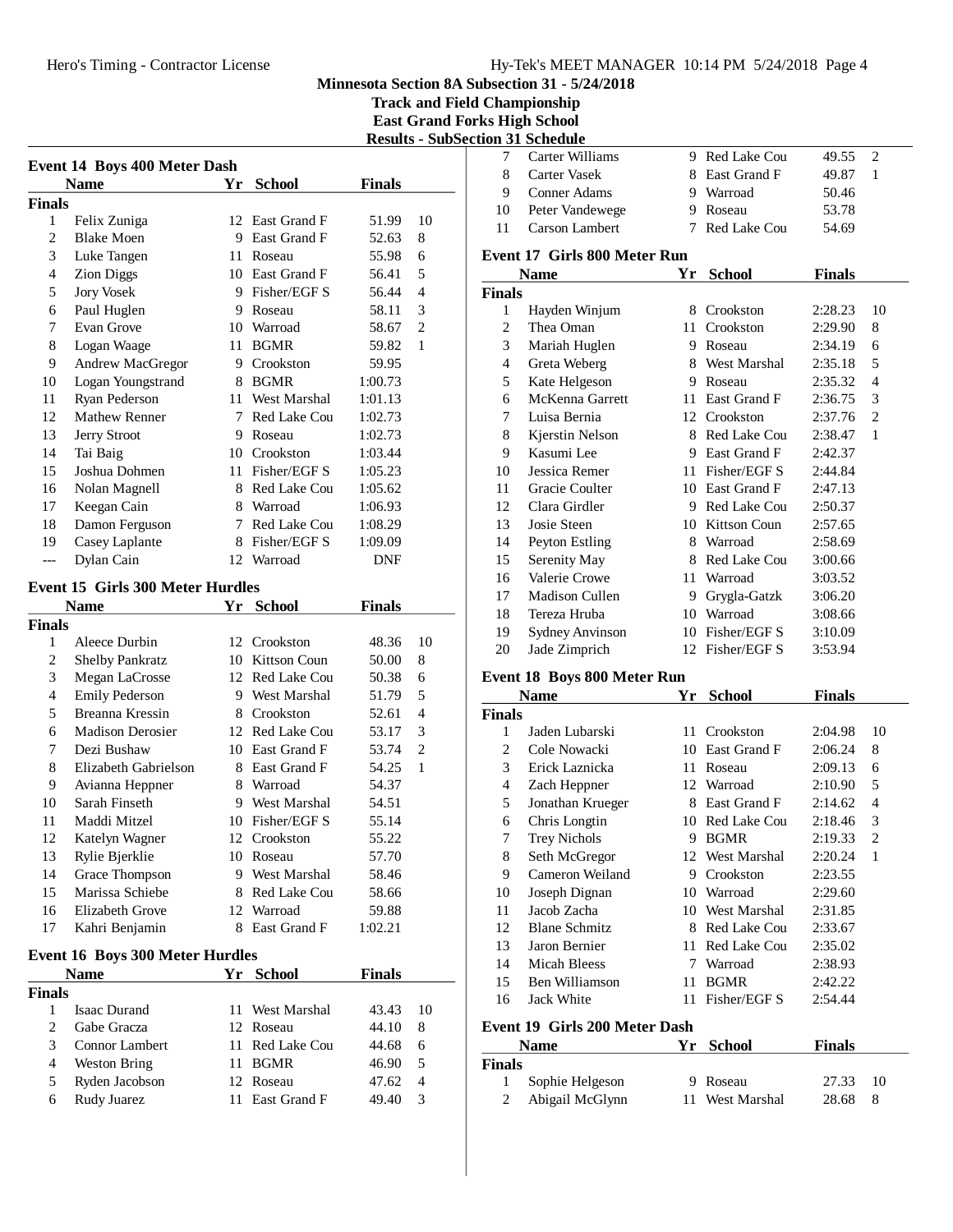**Track and Field Championship East Grand Forks High School Results - SubSection 31 Schedule**

| Finals  (Event 19 Girls 200 Meter Dash) |                                         |    |                                 |                |                |  |  |  |  |
|-----------------------------------------|-----------------------------------------|----|---------------------------------|----------------|----------------|--|--|--|--|
|                                         | <b>Name</b>                             | Yr | <b>School</b>                   | <b>Finals</b>  |                |  |  |  |  |
| 3                                       | Julia Bernstein                         | 11 | Red Lake Cou                    | 29.19          | 6              |  |  |  |  |
| $\overline{4}$                          | Aaliyah Creekmore                       | 10 | BGMR                            | 29.32          | 5              |  |  |  |  |
| 5                                       | <b>Teagen Carlstrom</b>                 |    | 12 Crookston                    | 29.38          | $\overline{4}$ |  |  |  |  |
| 6                                       | Sarah McFarlane                         |    | 10 Warroad                      | 29.83          | 3              |  |  |  |  |
| 7                                       | Jennika Hewitt                          |    | 8 Kittson Coun                  | 29.97          | $\mathfrak{2}$ |  |  |  |  |
| 8                                       | Rachel Qualley                          |    | 10 East Grand F                 | 30.17          | $\mathbf{1}$   |  |  |  |  |
| 9                                       | Makenzie Williams                       |    | 11 Red Lake Cou                 | 30.17          |                |  |  |  |  |
| 10                                      | Macyn Bloom                             |    | 10 Fisher/EGF S                 | 30.53          |                |  |  |  |  |
| 11                                      | Sydney St. Germain                      |    | 11 West Marshal                 | 30.54          |                |  |  |  |  |
| 12                                      | <b>Rosemond Stroot</b>                  |    | 7 Roseau                        | 30.85          |                |  |  |  |  |
| 13                                      | Elizabeth Gabrielson                    |    | 8 East Grand F                  | 31.08          |                |  |  |  |  |
| 14                                      | Aaliyah Johnson                         |    | 7 West Marshal                  | 31.15          |                |  |  |  |  |
| 14                                      | Ellie Schmitz                           |    | 9 Fisher/EGF S                  | 31.15          |                |  |  |  |  |
| 16                                      | Morgan Coauette                         |    | 10 Crookston                    | 31.77          |                |  |  |  |  |
| 17                                      | Liberty Johnson                         |    | 11 Grygla-Gatzk                 | 31.78          |                |  |  |  |  |
| 18                                      | Arielle Rude                            |    | 7 Red Lake Cou                  | 32.12          |                |  |  |  |  |
| 19                                      | Chelsey Afshari                         |    | 10 East Grand F                 | 32.20          |                |  |  |  |  |
| 20                                      | Catherine Thompson                      |    | 9 Warroad                       | 32.80          |                |  |  |  |  |
| 21                                      | Julia Braaten                           |    | 9 Roseau                        | 33.01          |                |  |  |  |  |
| 22                                      | Avery Horken                            |    | 7 Fisher/EGF S                  | 33.12          |                |  |  |  |  |
| 23                                      | Hannah Tahran                           |    | 10 Crookston                    | 33.43          |                |  |  |  |  |
| 24                                      | Mai Chaipramote                         |    | 10 BGMR                         | 33.79          |                |  |  |  |  |
| 25                                      | Arika Pickhartz                         | 8  | <b>BGMR</b>                     | 33.92          |                |  |  |  |  |
|                                         |                                         |    |                                 |                |                |  |  |  |  |
|                                         | Event 20 Boys 200 Meter Dash            |    |                                 |                |                |  |  |  |  |
|                                         |                                         |    |                                 |                |                |  |  |  |  |
|                                         | Name                                    | Yr | <b>School</b>                   | <b>Finals</b>  |                |  |  |  |  |
| Finals<br>1                             |                                         |    |                                 |                |                |  |  |  |  |
|                                         | Mason Wang                              |    | 12 Crookston<br>12 East Grand F | 24.03          | 10<br>8        |  |  |  |  |
| $\overline{c}$                          | Bryce Kuznia<br>Ben Olson               |    | 9 Roseau                        | 24.34<br>24.54 | 6              |  |  |  |  |
| 3<br>$\overline{\mathcal{L}}$           | Noah Kiel                               |    | 9 Crookston                     |                | 5              |  |  |  |  |
|                                         |                                         |    | 10 East Grand F                 | 24.63          | $\overline{4}$ |  |  |  |  |
| 5<br>6                                  | <b>Colton Dauksavage</b><br>Josh Bernia |    | 10 Crookston                    | 24.81<br>25.12 | 3              |  |  |  |  |
| 7                                       |                                         |    |                                 |                | $\mathfrak{2}$ |  |  |  |  |
|                                         | Dylan Cain                              |    | 12 Warroad<br>9 Roseau          | 25.32<br>25.83 | 1              |  |  |  |  |
| 8<br>9                                  | Paul Huglen                             |    | 10 East Grand F                 | 25.85          |                |  |  |  |  |
| 10                                      | <b>Zion Diggs</b><br>Moses Jensen       |    |                                 | 26.12          |                |  |  |  |  |
|                                         |                                         |    | 9 Grygla-Gatzk                  |                |                |  |  |  |  |
| 11<br>12                                | <b>Bill White</b><br>Colton Olson       |    | 11 Fisher/EGF S<br>11 Warroad   | 26.34          |                |  |  |  |  |
|                                         |                                         | 11 |                                 | 26.99<br>27.13 |                |  |  |  |  |
| 13<br>14                                | Andrew Phosy<br>Nolan Hanson            |    | Warroad<br>9 Roseau             |                |                |  |  |  |  |
| 15                                      |                                         |    | 10 Fisher/EGF S                 | 27.24          |                |  |  |  |  |
| 16                                      | Nathaniel Seimnesk                      | 11 |                                 | 27.44<br>28.23 |                |  |  |  |  |
| 17                                      | Aaron Jones                             | 9. | Grygla-Gatzk<br>Red Lake Cou    |                |                |  |  |  |  |
| 18                                      | Jordan Kasprowicz<br>Jacob Kostrzewski  |    | 10 West Marshal                 | 29.06<br>29.34 |                |  |  |  |  |
| 19                                      | Joshua Dohmen                           | 11 | Fisher/EGF S                    | 29.72          |                |  |  |  |  |
| 20                                      | Isiah Olson                             | 9  | Red Lake Cou                    | 29.80          |                |  |  |  |  |
| 21                                      | Anton Budziszewski                      | 9. | <b>BGMR</b>                     | 30.81          |                |  |  |  |  |

| Event 21 Girls 3200 Meter Run            |                                  |    |                    |               |                |  |  |
|------------------------------------------|----------------------------------|----|--------------------|---------------|----------------|--|--|
|                                          | Name                             | Yr | <b>School</b>      | <b>Finals</b> |                |  |  |
| <b>Finals</b>                            |                                  |    |                    |               |                |  |  |
| 1                                        | Katherine Geist                  |    | 10 Crookston       | 12:16.99      | 10             |  |  |
| $\overline{c}$                           | Rebecca Heppner                  |    | 11 Warroad         | 13:15.54      | 8              |  |  |
| 3                                        | Lydia Floden                     |    | 7 East Grand F     | 13:19.47      | 6              |  |  |
| 4                                        | Claire McGlynn                   |    | 7 West Marshal     | 13:29.45      | 5              |  |  |
| 5                                        | <b>Brooke Olson</b>              |    | 8 BGMR             | 13:32.48      | $\overline{4}$ |  |  |
| 6                                        | Quincie Floden                   |    | 9 East Grand F     | 13:33.59      | 3              |  |  |
| 7                                        | Amelia Overgaard                 |    | 8 Crookston        | 13:41.42      | $\overline{2}$ |  |  |
| 8                                        | Natalie Peterson                 |    | 7 West Marshal     | 13:56.21      | 1              |  |  |
| 9                                        | Morgan Kovar                     |    | 8 East Grand F     | 14:14.63      |                |  |  |
| 10                                       | Maria Krober                     |    | 10 Fisher/EGF S    | 14:31.74      |                |  |  |
| 11                                       | Audrey Harbott                   |    | 10 Crookston       | 15:20.47      |                |  |  |
| 12                                       | Mariah Olson                     |    | 10 Kittson Coun    | 16:02.57      |                |  |  |
|                                          | Event 22 Boys 3200 Meter Run     |    |                    |               |                |  |  |
|                                          | Name                             | Yr | <b>School</b>      | <b>Finals</b> |                |  |  |
| <b>Finals</b>                            |                                  |    |                    |               |                |  |  |
| 1                                        | <b>Tyson Mahar</b>               |    | 9 East Grand F     | 10:29.43      | 10             |  |  |
| 2                                        | Sakariye Ismail                  |    | 11 East Grand F    | 10:49.99      | 8              |  |  |
| 3                                        | Ben Andringa                     |    | 10 Crookston       | 11:11.12      | 6              |  |  |
| 4                                        | Hayden Reitmeier                 |    | 10 Fisher/EGF S    | 11:34.83      | 5              |  |  |
| 5                                        | <b>Tristan Anderson</b>          |    | 9 Roseau           | 11:41.18      | $\overline{4}$ |  |  |
| 6                                        | <b>Jack Goulet</b>               |    | 7 Warroad          | 12:21.78      | 3              |  |  |
| 7                                        | <b>Talon Hilligas</b>            |    | 10 BGMR            | 12:27.37      | $\overline{c}$ |  |  |
| 8                                        | Luke Hruby                       |    | 8 Warroad          | 12:47.00      | $\mathbf{1}$   |  |  |
| 9                                        | Victor Anselmo                   |    | 11 Warroad         | 12:47.44      |                |  |  |
| 10                                       | <b>Brock Tvedt</b>               |    | 9 Red Lake Cou     | 13:01.57      |                |  |  |
| 11                                       | Zachary Helgeson                 |    | 9 Fisher/EGF S     | 13:04.42      |                |  |  |
| 12                                       | <b>Thor Harbott</b>              |    | 7 Crookston        | 13:07.66      |                |  |  |
| 13                                       | Carson Lindemer                  |    | 9 East Grand F     | 13:21.15      |                |  |  |
| 14                                       | Austin Szczepanski               |    | 12 West Marshal    | 13:31.80      |                |  |  |
|                                          | Event 23 Girls 4x400 Meter Relay |    |                    |               |                |  |  |
|                                          | Team                             |    | <b>Relay</b>       | <b>Finals</b> |                |  |  |
| <b>Finals</b>                            |                                  |    |                    |               |                |  |  |
| 1                                        | Warroad                          |    |                    | 4:11.41       | 10             |  |  |
|                                          | 1) Madeleine Bleess 11           |    | 2) Olivia Goulet 8 |               |                |  |  |
| 3) Eliana Bleess 9<br>4) Kelby Goulet 12 |                                  |    |                    |               |                |  |  |

|             | 1) Madeleine Bleess 11  | 2) Olivia Goulet 8     |     |
|-------------|-------------------------|------------------------|-----|
|             | 3) Eliana Bleess 9      | 4) Kelby Goulet 12     |     |
| $2^{\circ}$ | Crookston               | 4:19.58                | 8   |
|             | 1) Thea Oman 11         | 2) Rachel Hefta 11     |     |
|             | 3) Emma Borowicz 9      | 4) Hayden Winjum 8     |     |
| 3           | Roseau                  | 4:21.37                | 6   |
|             | 1) Mariah Huglen 9      | 2) Kate Helgeson 9     |     |
|             | 3) Rylie Bjerklie 10    | 4) Sophie Helgeson 9   |     |
| 4           | <b>East Grand Forks</b> | 4:23.72                | - 5 |
|             | 1) Laura Farder 10      | 2) Sierra Robles 9     |     |
|             | 3) McKenna Langerud 11  | 4) Kora Jordheim 11    |     |
| 5.          | <b>Red Lake County</b>  | 4:34.98                | 4   |
|             | 1) Clara Girdler 9      | 2) Madison Derosier 12 |     |
|             | 3) Kjerstin Nelson 8    | 4) Hollie Knott 9      |     |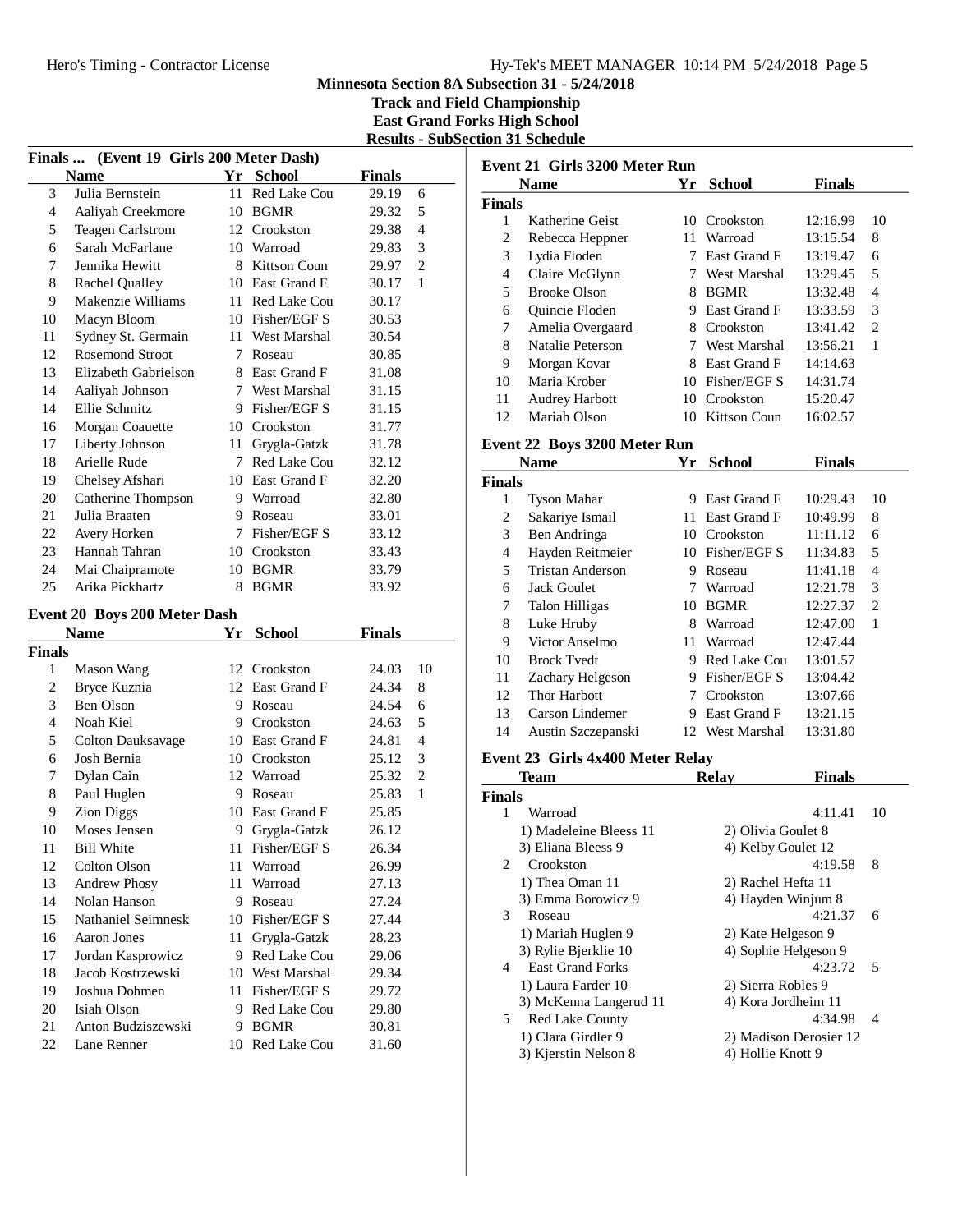**Track and Field Championship**

**East Grand Forks High School**

**Results - SubSection 31 Schedule**

| Finals  (Event 23 Girls 4x400 Meter Relay) |                                             |     |                                            |               |                |  |
|--------------------------------------------|---------------------------------------------|-----|--------------------------------------------|---------------|----------------|--|
|                                            | Team                                        |     | <b>Relay</b>                               | <b>Finals</b> |                |  |
| 6                                          | West Marshall Fusion                        |     |                                            | 4:36.22       | 3              |  |
|                                            | 1) Rylie Mortimer 10                        |     | 2) Macy Haugen 8                           |               |                |  |
|                                            | 3) Casey Osowski 8                          |     | 4) Riley Mooney 8                          |               |                |  |
| 7                                          | <b>BGMR</b>                                 |     |                                            | 5:06.92       | 2              |  |
|                                            | 1) Addie Bakke 7                            |     | 2) Anna Ueland 8                           |               |                |  |
|                                            | 3) Ashley Olson 9                           |     | 4) Greta Lee 8                             |               |                |  |
|                                            | <b>Event 24 Boys 4x400 Meter Relay</b>      |     |                                            |               |                |  |
|                                            | Team                                        |     | <b>Relay</b>                               | <b>Finals</b> |                |  |
| <b>Finals</b>                              |                                             |     |                                            |               |                |  |
| 1                                          | <b>East Grand Forks</b>                     |     |                                            | 3:36.01       | 10             |  |
|                                            | 1) Blake Moen 9                             |     | 2) Casey Kallock 12                        |               |                |  |
|                                            | 3) Jackson Galstad 11                       |     | 4) Felix Zuniga 12                         |               |                |  |
| 2                                          | Roseau                                      |     |                                            | 3:40.25       | 8              |  |
|                                            | 1) Jeremiah Bender 9                        |     | 2) Ben Olson 9                             |               |                |  |
|                                            | 3) Luke Tangen 11                           |     | 4) Brandon McCourt 12                      |               |                |  |
| 3                                          | Crookston                                   |     |                                            | 3:54.53       | 6              |  |
|                                            | 1) Brady Wisk 8                             |     | 2) Gabe Montieth 9                         |               |                |  |
|                                            | 3) Jacob Brunelle 10                        |     | 4) Jaden Lubarski 11                       |               |                |  |
| 4                                          | Warroad                                     |     |                                            | 3:55.50       | 5              |  |
|                                            | 1) Evan Grove 10                            |     | 2) Zach Heppner 12                         |               |                |  |
|                                            | 3) Kalvin Keomany 10                        |     | 4) Veashein Philajack 8                    |               |                |  |
| 5                                          | <b>BGMR</b>                                 |     |                                            | 4:00.72       | 4              |  |
|                                            | 1) Logan Waage 11                           |     | 2) Trey Nichols 9                          |               |                |  |
|                                            | 3) Logan Youngstrand 8                      |     | 4) Mason Bring 10                          |               |                |  |
| 6                                          | Red Lake County                             |     |                                            | 4:02.08       | 3              |  |
|                                            | 1) Carter Williams 9<br>3) Chris Longtin 10 |     | 2) Blane Schmitz 8<br>4) Connor Lambert 11 |               |                |  |
|                                            |                                             |     |                                            |               |                |  |
|                                            | <b>Event 31 Girls High Jump</b>             |     |                                            |               |                |  |
|                                            | <b>Name</b>                                 | Yr  | <b>School</b>                              | <b>Finals</b> |                |  |
| <b>Finals</b>                              |                                             |     |                                            |               |                |  |
| 1                                          | Rylie Bjerklie                              |     | 10 Roseau                                  | 5-00.00       | 10             |  |
| 2                                          | Jessica Remer                               |     | 11 Fisher/EGF S                            | 5-00.00       | 8              |  |
| 3                                          | <b>Holly Steer</b>                          |     | 12 West Marshal                            | 4-06.00       | 5.5            |  |
| 3                                          | Kylie Hanson                                |     | 9 West Marshal                             | 4-06.00       | 5.5            |  |
| 5                                          | Rachel Schmiedeberg                         |     | 8 Kittson Coun                             | 4-06.00       | 4              |  |
| 6                                          | Rachel Hefta                                | 11- | Crookston                                  | 4-04.00       | $\overline{c}$ |  |
| 6                                          | Kate Helgeson                               |     | 9 Roseau                                   | 4-04.00       | $\mathfrak{D}$ |  |
| 6                                          | <b>Shelby Durand</b>                        |     | 10 West Marshal                            | 4-04.00       | 2              |  |
| 9                                          | Josie Johnson                               |     | 9 Roseau                                   | 4-02.00       |                |  |
| 9                                          | Clara Girdler                               |     | 9 Red Lake Cou                             | 4-02.00       |                |  |
| 11                                         | Mallorie Sundeen                            | 8   | Crookston                                  | 4-02.00       |                |  |
| 12                                         | Catherine Thompson                          |     | 9 Warroad                                  | 4-00.00       |                |  |
| 12                                         | Montana Knoll                               |     | 10 Kittson Coun                            | 4-00.00       |                |  |
| 14                                         | Ty Garcia                                   |     | 8 East Grand F                             | 4-00.00       |                |  |
| 15                                         | Hannah Hollcraft                            |     | 12 Fisher/EGF S                            | 4-00.00       |                |  |
| 15                                         | Serenity May                                |     | 8 Red Lake Cou                             | 4-00.00       |                |  |
| 15                                         | Emma Hanson                                 | 8   | Warroad                                    | 4-00.00       |                |  |
|                                            | Deborah Hahn                                |     | 12 Warroad                                 | NH            |                |  |
|                                            | Grace Jordheim                              | 7   | East Grand F                               | NH            |                |  |

| <b>Event 32 Girls Pole Vault</b> |                                        |    |                     |                      |                     |  |  |
|----------------------------------|----------------------------------------|----|---------------------|----------------------|---------------------|--|--|
|                                  | <b>Name</b>                            |    | Yr School           | <b>Finals</b>        |                     |  |  |
| Finals                           |                                        |    |                     |                      |                     |  |  |
| 1                                | Malia Beich                            |    | 8 East Grand F      | 7-11.00              | 10                  |  |  |
| $\overline{c}$                   | Mikayla Bolduc                         |    | 11 West Marshal     | $7 - 11.00$          | 8                   |  |  |
| 3                                | Chelsey Afshari                        |    | 10 East Grand F     | 7-05.00              | 6                   |  |  |
| $\overline{4}$                   | Macie Stanislawski                     |    | 8 East Grand F      | 7-05.00              | 5                   |  |  |
| 5                                | Paige Michalski                        |    | 7 West Marshal      | 6-11.00              | 4                   |  |  |
| 6                                | Kamara Brunelle                        |    | 11 Warroad          | 6-05.00              | 3                   |  |  |
| 7                                | <b>Brooke Olson</b>                    |    | 8 BGMR              | 5-11.00              | $\overline{c}$      |  |  |
| ---                              | <b>Emily Jensen</b>                    |    | 10 Warroad          | NH                   |                     |  |  |
| ---                              | Isabel Pearson                         |    | 7 BGMR              | NH                   |                     |  |  |
| ---                              | Katie Borowicz                         |    | 9 Roseau            | NH                   |                     |  |  |
|                                  | Abby Borowicz                          | 7  | Crookston           | NH                   |                     |  |  |
|                                  |                                        |    |                     |                      |                     |  |  |
|                                  | <b>Event 33 Girls Long Jump</b>        |    |                     |                      |                     |  |  |
| <b>Finals</b>                    | <b>Name</b>                            | Yr | <b>School</b>       | <b>Finals</b>        |                     |  |  |
| 1                                | Shelby Pankratz                        |    | 10 Kittson Coun     | 16-07.75             | 10                  |  |  |
| $\overline{c}$                   | Abigail McGlynn                        |    | 11 West Marshal     | 15-08.50             | 8                   |  |  |
| 3                                | Aleece Durbin                          |    | 12 Crookston        | 15-07.50             | 6                   |  |  |
| 4                                | Jill Borowicz                          |    | 11 West Marshal     | 15-06.00             | 5                   |  |  |
|                                  |                                        |    | 12 Red Lake Cou     | 15-03.25             | 4                   |  |  |
| 5                                | Megan LaCrosse<br>Aaliyah Creekmore    |    | 10 BGMR             |                      |                     |  |  |
| 6<br>7                           |                                        |    | 8 Crookston         | 15-01.00<br>15-00.00 | 3<br>$\overline{c}$ |  |  |
|                                  | Hayden Winjum<br><b>Rylie Mortimer</b> |    | 10 West Marshal     |                      | 1                   |  |  |
| 8                                |                                        |    |                     | 14-09.00             |                     |  |  |
| 9                                | Maddi Mitzel                           |    | 10 Fisher/EGF S     | 14-02.25             |                     |  |  |
| 10                               | Macyn Bloom<br>Macie Stanislawski      |    | 10 Fisher/EGF S     | 13-09.75             |                     |  |  |
| 11                               |                                        |    | 8 East Grand F      | 13-09.50             |                     |  |  |
| 12                               | Jenna Davis                            |    | 8 Kittson Coun      | 13-08.25             |                     |  |  |
| 13                               | <b>Bella Sands</b>                     |    | 10 East Grand F     | 13-05.75             |                     |  |  |
| 14                               | Katelyn Wagner                         |    | 12 Crookston        | 13-04.25             |                     |  |  |
| 15                               | Celine Stroot                          |    | 8 Roseau            | 13-02.25             |                     |  |  |
| 16                               | Rosemond Stroot                        | 7  | Roseau              | 13-02.00             |                     |  |  |
| 17                               | AJ Jones                               |    | 10 Red Lake Cou     | 12-10.50             |                     |  |  |
| 17                               | Julia Braaten                          |    | 9 Roseau            | 12-10.50             |                     |  |  |
| 19                               | Jennika Hewitt                         |    | 8 Kittson Coun      | 12-05.50             |                     |  |  |
| 20                               | Elizabeth Grove                        | 12 | Warroad             | 12-01.75             |                     |  |  |
| 21                               | Ty Garcia                              |    | 8 East Grand F      | 11-11.50             |                     |  |  |
| 22                               | Arielle Rude                           |    | 7 Red Lake Cou      | 11-00.50             |                     |  |  |
| 23                               | Sarah McFarlane                        |    | 10 Warroad          | 10-07.75             |                     |  |  |
| ---                              | Avery Horken                           | 7  | Fisher/EGF S        | ND                   |                     |  |  |
| ---                              | Savannah Lussier                       |    | 10 Warroad          | ND                   |                     |  |  |
|                                  | Event 34 Girls Triple Jump             |    |                     |                      |                     |  |  |
|                                  | <b>Name</b>                            | Yr | <b>School</b>       | <b>Finals</b>        |                     |  |  |
| Finals                           |                                        |    |                     |                      |                     |  |  |
| 1                                | Aleece Durbin                          | 12 | Crookston           | 34-11.00             | 10                  |  |  |
| $\overline{c}$                   | Abigail McGlynn                        | 11 | West Marshal        | 33-09.50             | 8                   |  |  |
| 3                                | Jill Borowicz                          |    | 11 West Marshal     | 32-07.00             | 6                   |  |  |
| $\overline{\mathcal{L}}$         | Megan LaCrosse                         |    | 12 Red Lake Cou     | 31-10.25             | 5                   |  |  |
| 5                                | Andi Strege                            | 11 | <b>Kittson Coun</b> | 31-00.00             | 4                   |  |  |
| 6                                | <b>Emily Pederson</b>                  |    | 9 West Marshal      | 30-08.75             | 3                   |  |  |
| 7                                | Cynthia Loven                          |    | 12 East Grand F     | 30-04.50             | $\overline{c}$      |  |  |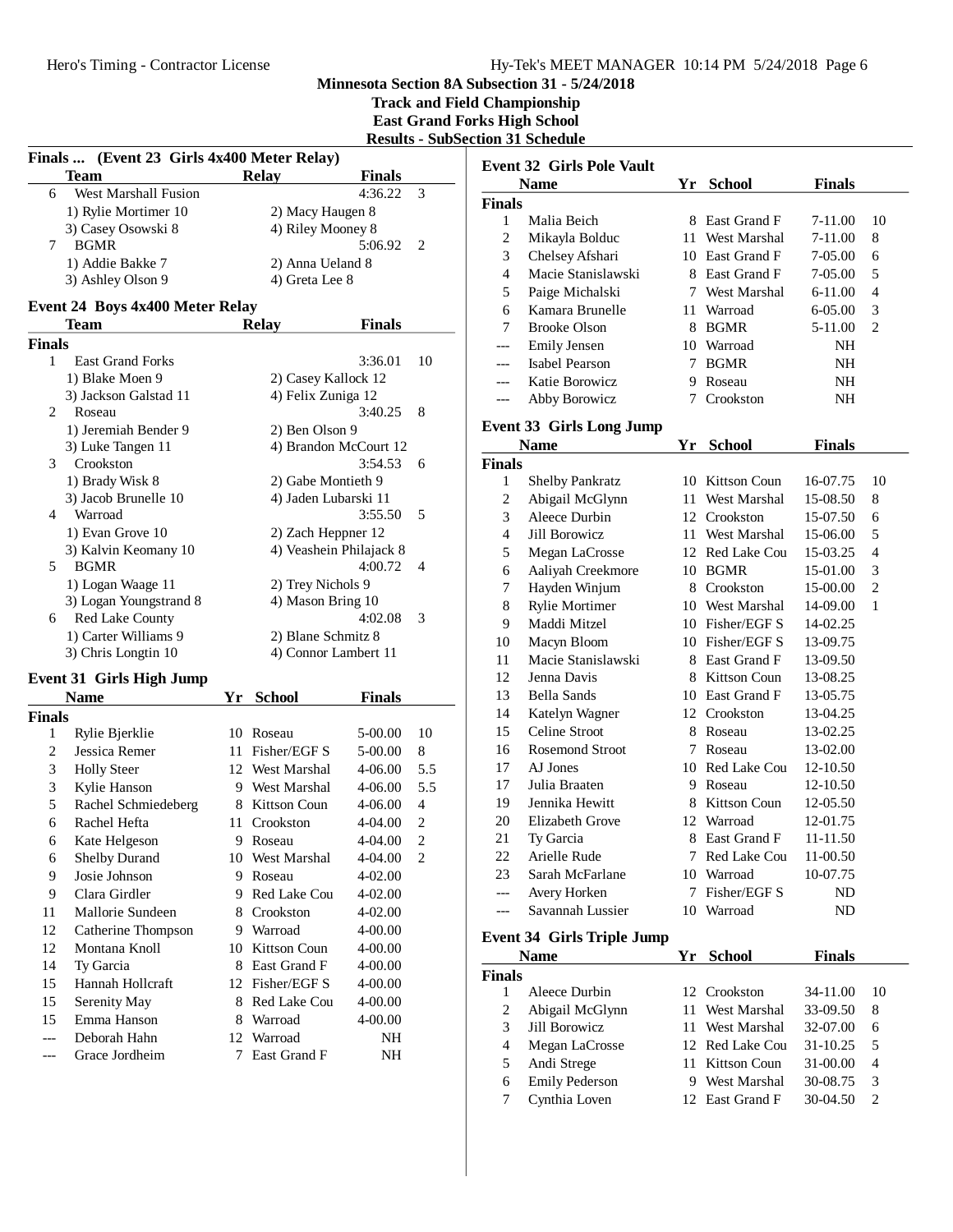**Track and Field Championship East Grand Forks High School**

|                                      |                     |    |                 | -------       | ້ |  |  |  |
|--------------------------------------|---------------------|----|-----------------|---------------|---|--|--|--|
| Finals  (Event 34 Girls Triple Jump) |                     |    |                 |               |   |  |  |  |
|                                      | <b>Name</b>         | Yr | <b>School</b>   | <b>Finals</b> |   |  |  |  |
| 8                                    | Avery Kovar         | 11 | East Grand F    | 30-03.50      | 1 |  |  |  |
| 9                                    | Savannah Lussier    | 10 | Warroad         | 29-03.00      |   |  |  |  |
| 10                                   | Avery Horken        | 7  | Fisher/EGF S    | 29-00.50      |   |  |  |  |
| 10                                   | Aaliyah Creekmore   | 10 | <b>BGMR</b>     | 29-00.50      |   |  |  |  |
| 12                                   | Ty Garcia           | 8  | East Grand F    | 28-05.75      |   |  |  |  |
| 13                                   | Katelyn Wagner      | 12 | Crookston       | 28-04.00      |   |  |  |  |
| 14                                   | Julia Braaten       | 9  | Roseau          | 28-02.00      |   |  |  |  |
| 15                                   | Julia Bernstein     | 11 | Red Lake Cou    | 27-08.50      |   |  |  |  |
| 16                                   | Annika Johnson      | 7  | Kittson Coun    | 26-11.00      |   |  |  |  |
| 17                                   | Angel Phommachan    | 11 | Warroad         | 26-10.25      |   |  |  |  |
| 18                                   | Mariah Olson        |    | 10 Kittson Coun | 25-11.50      |   |  |  |  |
| 19                                   | Hannah Hollcraft    |    | 12 Fisher/EGF S | 25-07.00      |   |  |  |  |
|                                      | Morgan Coauette     | 10 | Crookston       | ND            |   |  |  |  |
|                                      | <b>August Bushy</b> |    | 10 Warroad      | ND            |   |  |  |  |

#### **Event 35 Girls Discus Throw**

|               | Name                    | <b>School</b><br>Finals<br>Yr |              |         |                |
|---------------|-------------------------|-------------------------------|--------------|---------|----------------|
| <b>Finals</b> |                         |                               |              |         |                |
| 1             | Mckayla Christianson    | 12                            | Roseau       | 111-10  | 10             |
| 2             | Abbey Johnson           | 11                            | West Marshal | 108-04  | 8              |
| 3             | <b>Faith Porter</b>     | 11                            | West Marshal | 104-04  | 6              |
| 4             | Kristina Swendseid      | 11                            | West Marshal | 97-09   | 5              |
| 5             | Jada Dillabough         | 11                            | Crookston    | 92-09   | 4              |
| 6             | Leo Bring               | 8                             | <b>BGMR</b>  | 89-05   | 3              |
| 7             | Tabitha Anderson        | 11                            | East Grand F | 83-08   | $\mathfrak{2}$ |
| 8             | Renata Novacek          | 9                             | Roseau       | 83-08   | 1              |
| 9             | <b>Madison Derosier</b> | 12                            | Red Lake Cou | 81-04   |                |
| 10            | Mallorie Sundeen        | 8                             | Crookston    | 71-11   |                |
| 11            | Valla O'loughlin        | 11                            | Warroad      | 71-07   |                |
| 12            | Cynthia Loven           | 12                            | East Grand F | 71-03   |                |
| 13            | Hollie Knott            | 9                             | Red Lake Cou | 70-01   |                |
| 14            | Vivian Coan             | 9                             | Grygla-Gatzk | 67-11   |                |
| 15            | Ella Weber              | 9                             | Crookston    | 65-00   |                |
| 16            | <b>August Bushy</b>     | 10                            | Warroad      | $61-10$ |                |
| 17            | Lydia Tessier           | 9                             | Warroad      | 57-07   |                |
| 18            | Katie Longerbone        | 9                             | <b>BGMR</b>  | 57-06   |                |
| 19            | Shayla Lallier          | 12                            | Red Lake Cou | 54-11   |                |
| 20            | Riley Regorrah          | 10                            | East Grand F | 52-06   |                |

## **Event 37 Girls Shot Put**

| <b>Name</b>   |                      | Yr  | <b>School</b>       | <b>Finals</b> |                |
|---------------|----------------------|-----|---------------------|---------------|----------------|
| <b>Finals</b> |                      |     |                     |               |                |
| 1             | Jada Dillabough      |     | 11 Crookston        | 35-11.00      | 10             |
| 2             | Mckayla Christianson |     | 12 Roseau           | 33-04.00      | 8              |
| 3             | Abbey Johnson        |     | 11 West Marshal     | 33-03.50      | 6              |
| 4             | <b>Faith Porter</b>  |     | 11 West Marshal     | 31-11.00      | 5              |
| 5             | Teaira Chandler      |     | 12 West Marshal     | 31-05.00      | $\overline{4}$ |
| 6             | Leo Bring            | 8   | <b>BGMR</b>         | 29-05.00      | 3              |
| 7             | Vivian Coan          | 9   | Grygla-Gatzk        | 29-04.00      | $\overline{c}$ |
| 8             | Lydia Tessier        | 9   | Warroad             | 27-09.00      | 1              |
| 9             | Shelby Wesolowski    | 10  | East Grand F        | 27-08.00      |                |
| 10            | Valla O'loughlin     | 11  | Warroad             | 27-01.00      |                |
| 11            | Cynthia Loven        | 12. | <b>East Grand F</b> | 26-11.00      |                |

| <b>Results - SubSection 31 Schedule</b> |    |                       |    |                 |          |  |  |  |
|-----------------------------------------|----|-----------------------|----|-----------------|----------|--|--|--|
|                                         | 12 | Montana Knoll         |    | 10 Kittson Coun | 26-04.50 |  |  |  |
| Finals                                  | 13 | Renata Novacek        | 9  | Roseau          | 25-07.50 |  |  |  |
| $-03.50$<br>1                           | 14 | Cheyanne Scalese      |    | 8 Kittson Coun  | 25-03.00 |  |  |  |
| $-03.00$                                | 15 | Mallorie Sundeen      | 8  | Crookston       | 25-00.00 |  |  |  |
| $-00.50$                                | 16 | Katie Longerbone      | 9  | <b>BGMR</b>     | 24-08.00 |  |  |  |
| $-00.50$                                | 17 | <b>Riley Regorrah</b> |    | 10 East Grand F | 24-03.00 |  |  |  |
| $-05.75$                                | 18 | Ella Weber            | 9  | Crookston       | 23-11.00 |  |  |  |
| $-04.00$                                | 19 | Abby Walton           |    | 10 Red Lake Cou | 21-01.00 |  |  |  |
| $-02.00$                                | 20 | Hollie Knott          |    | 9 Red Lake Cou  | 20-07.00 |  |  |  |
| $-08.50$                                | 21 | Shayle Turner         | 10 | Warroad         | 19-06.50 |  |  |  |
| $-11.00$                                | 22 | Carson Johnson        | 10 | Fisher/EGF S    | 19-04.00 |  |  |  |
| $-10.25$                                | 23 | <b>Emily Remme</b>    |    | 10 Fisher/EGF S | 18-11.00 |  |  |  |
| $-11.50$                                | 24 | Shayla Lallier        |    | 12 Red Lake Cou | 15-04.00 |  |  |  |
|                                         |    |                       |    |                 |          |  |  |  |

#### **Event 41 Boys High Jump**

| <b>School</b><br>Name<br>Үr |                          |    | Finals       |         |     |
|-----------------------------|--------------------------|----|--------------|---------|-----|
| <b>Finals</b>               |                          |    |              |         |     |
| 1                           | <b>Bobby Jorde</b>       | 9  | East Grand F | 5-09.00 | 10  |
| 2                           | Ryden Jacobson           | 12 | Roseau       | 5-07.00 | 7   |
| 2                           | <b>Colton Dauksavage</b> | 10 | East Grand F | 5-07.00 | 7   |
| 4                           | Nolan Hanson             | 9  | Roseau       | 5-05.00 | 5   |
| 5                           | Weston Bring             | 11 | <b>BGMR</b>  | 5-05.00 | 4   |
| 6                           | Adam LePard              | 11 | Roseau       | 5-03.00 | 3   |
| 7                           | Micah Freud              | 9  | Warroad      | 5-01.00 | 2   |
| 8                           | Conner Adams             | 9  | Warroad      | 4-11.00 | 0.5 |
| 8                           | Carter Williams          | 9  | Red Lake Cou | 4-11.00 | 0.5 |
| 10                          | Karsten Isaacson         | 9  | Crookston    | 4-11.00 |     |
| 10                          | Virgil Laznicka          | 9  | Warroad      | 4-11.00 |     |
| 12                          | <b>Samuel Simmons</b>    | 11 | Fisher/EGF S | 4-11.00 |     |
| 12                          | Logan Youngstrand        | 8  | <b>BGMR</b>  | 4-11.00 |     |
| ---                         | Josh Bernia              | 10 | Crookston    | NH      |     |
|                             | <b>Trey Nichols</b>      | 9  | <b>BGMR</b>  | NH      |     |
|                             | Zach McGlynn             | 9  | West Marshal | NΗ      |     |
|                             |                          |    |              |         |     |

#### **Event 42 Boys Pole Vault**

|        | Name               | Yr  | <b>School</b> | <b>Finals</b> |     |
|--------|--------------------|-----|---------------|---------------|-----|
| Finals |                    |     |               |               |     |
| 1      | Gabe Gracza        | 12. | Roseau        | 12-11.00      | 10  |
| 2      | Nels Braaten       | 12  | Roseau        | 11-05.00      | 8   |
| 3      | Weston Bring       | 11  | <b>BGMR</b>   | 10-11.00      | 5.5 |
| 3      | <b>Mason Bring</b> | 10  | <b>BGMR</b>   | 10-11.00      | 5.5 |
| 5      | Lukas Meier        | 11  | Crookston     | 10-11.00      | 4   |
| 6      | Zach McGlynn       | 9   | West Marshal  | 9-11.00       | 3   |
| 7      | Gavin Gullikson    | 8   | West Marshal  | $9 - 05.00$   | 1.5 |
| 7      | Ryan Pederson      | 11  | West Marshal  | $9 - 05.00$   | 1.5 |
| 9      | Nate Afshari       | 8   | East Grand F  | 8-11.00       |     |
| 10     | Victor Anselmo     | 11  | Warroad       | 8-11.00       |     |
| 11     | Christian Boen     | 10  | <b>BGMR</b>   | 8-05.00       |     |
| 12     | William Johnson    | 9   | Warroad       | 8-05.00       |     |
| 13     | Andrew MacGregor   | 9   | Crookston     | 8-05.00       |     |
|        | Dawson McDonald    | 8   | East Grand F  | NH            |     |
|        | Owen Marvin        | 11  | Warroad       | NH            |     |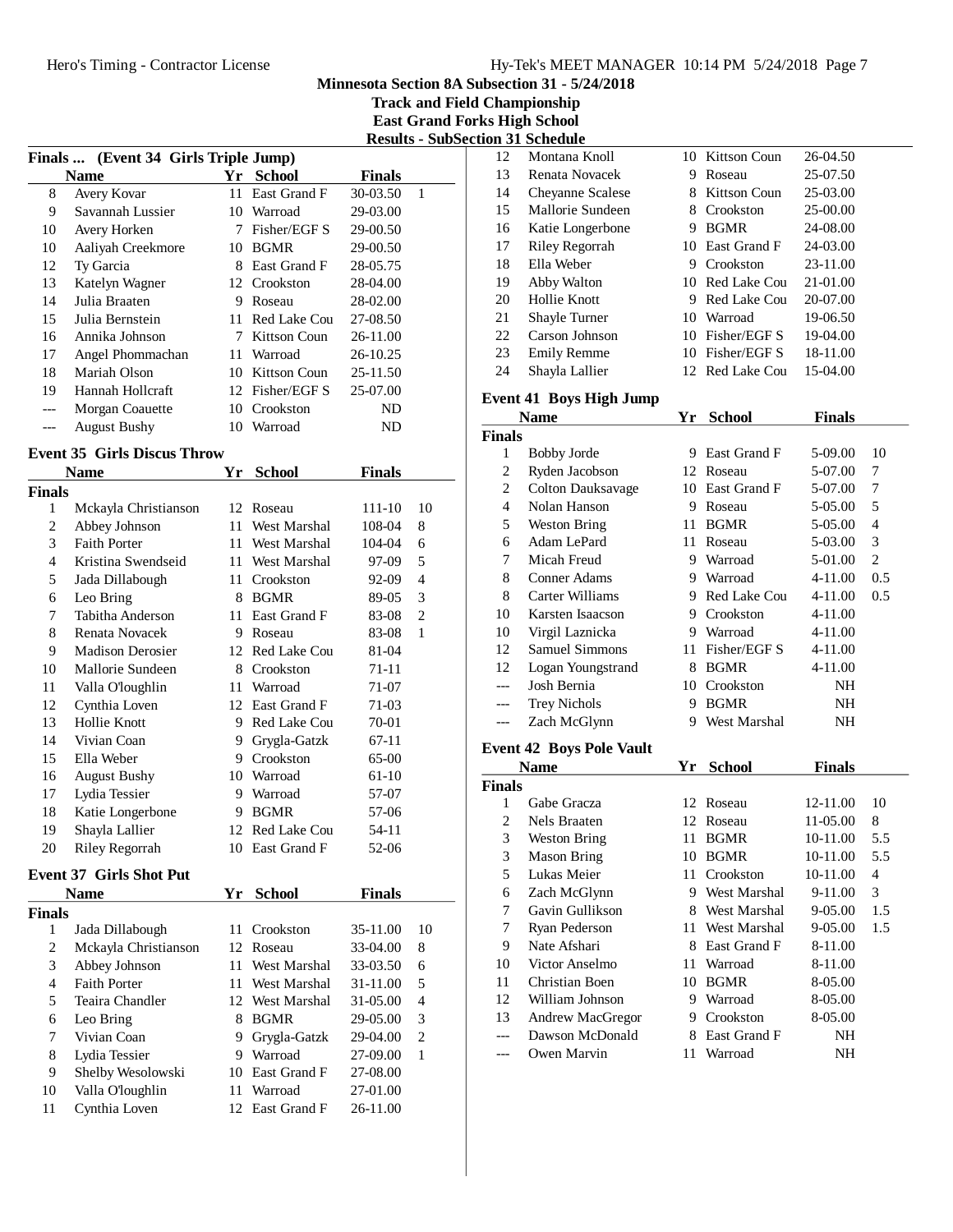**Track and Field Championship East Grand Forks High School**

| <b>Event 43 Boys Long Jump</b> |                                   |      |                 |               |                |  |
|--------------------------------|-----------------------------------|------|-----------------|---------------|----------------|--|
| <b>Name</b>                    |                                   |      | Yr School       | <b>Finals</b> |                |  |
| Finals                         |                                   |      |                 |               |                |  |
| 1                              | Jeremiah Bender                   |      | 9 Roseau        | 19-04.50      | 10             |  |
| $\overline{2}$                 | Isaac Durand                      |      | 11 West Marshal | 18-08.50      | 8              |  |
| 3                              | <b>Bobby Jorde</b>                |      | 9 East Grand F  | 18-07.00      | 6              |  |
| 4                              | Ryden Jacobson                    |      | 12 Roseau       | 18-05.75      | 5              |  |
| 5                              | Noah Kiel                         |      | 9 Crookston     | 18-02.50      | 4              |  |
| 6                              | Koby Phongsavath                  | 11   | Warroad         | 18-01.50      | 3              |  |
| 7                              | Bryce Kuznia                      |      | 12 East Grand F | 17-10.00      | $\overline{c}$ |  |
| 8                              | Kalvin Keomany                    |      | 10 Warroad      | 17-07.50      | 1              |  |
| 9                              | Antonn Phomma                     |      | 9 Warroad       | 17-01.00      |                |  |
| 10                             | <b>Zion Diggs</b>                 |      | 10 East Grand F | 16-11.00      |                |  |
| 11                             | <b>Mason Bring</b>                |      | 10 BGMR         | 16-08.00      |                |  |
| 12                             | <b>Connor Narlock</b>             |      | 10 West Marshal | 16-04.50      |                |  |
| 13                             | Jacob Brunelle                    |      | 10 Crookston    | 15-10.50      |                |  |
| 14                             | Colten Pagnac                     |      | 8 West Marshal  | 14-11.50      |                |  |
| 15                             | Chris Longtin                     |      | 10 Red Lake Cou | 14-10.50      |                |  |
| 16                             | Shaun Nelson                      |      | 11 Crookston    | 14-05.50      |                |  |
| 17                             | Nolan Bakke                       |      | 7 BGMR          | 13-02.50      |                |  |
| 18                             | <b>Blane Schmitz</b>              |      | 8 Red Lake Cou  | 13-00.50      |                |  |
| ---                            | <b>Mathew Renner</b>              | 7    | Red Lake Cou    | ND            |                |  |
|                                |                                   |      |                 |               |                |  |
|                                | <b>Event 44 Boys Triple Jump</b>  |      |                 |               |                |  |
|                                | <b>Name</b>                       | Yr   | <b>School</b>   | <b>Finals</b> |                |  |
| Finals                         |                                   |      |                 |               |                |  |
| 1                              | Bryce Kuznia                      |      | 12 East Grand F | 39-08.50      | 10             |  |
| $\overline{c}$                 | Jeremiah Bender                   |      | 9 Roseau        | 39-08.00      | 8              |  |
| 3                              | <b>Bobby Jorde</b>                |      | 9 East Grand F  | 38-04.00      | 6              |  |
| $\overline{4}$                 | Kalvin Keomany                    |      | 10 Warroad      | 37-00.50      | 5              |  |
| 5                              | <b>Brady Wisk</b>                 |      | 8 Crookston     | 36-11.00      | 4              |  |
| 6                              | Tai Baig                          |      | 10 Crookston    | 36-06.50      | 3              |  |
| 7                              | Sergio Vela                       |      | 9 West Marshal  | 35-09.50      | 2              |  |
| 8                              | Connor Lambert                    |      | 11 Red Lake Cou | 35-07.00      | 1              |  |
| 9                              | Joseph Dignan                     |      | 10 Warroad      | 32-08.00      |                |  |
| 10                             | Peter Vandewege                   |      | 9 Roseau        | 31-08.00      |                |  |
| 11                             | Evan Grove                        |      | 10 Warroad      | 30-00.50      |                |  |
| 12                             | Samuel Simmons                    | 11   | Fisher/EGF S    | 28-08.00      |                |  |
|                                |                                   |      |                 |               |                |  |
|                                | <b>Event 45 Boys Discus Throw</b> |      |                 |               |                |  |
|                                | <b>Name</b>                       | Yr   | <b>School</b>   | <b>Finals</b> |                |  |
| Finals<br>1                    | Luke Vonesh                       | 11   | East Grand F    | 140-00        | 10             |  |
| $\sqrt{2}$                     | Jacob Lindemann                   | 11   |                 |               | 8              |  |
|                                | <b>Chase Olderbak</b>             |      | Roseau          | 138-10        |                |  |
| 3                              |                                   | 11 - | East Grand F    | 125-05        | 6              |  |
| $\overline{4}$                 | <b>Mason Wang</b>                 |      | 12 West Marshal | 118-04        | 5              |  |
| 5                              | Jacob Davis                       |      | 10 Warroad      | 110-08        | $\overline{4}$ |  |
| 6                              | Jhett Pesch                       | 11   | East Grand F    | 109-09        | 3              |  |
| 7                              | Kole Szczepanski                  |      | 9 West Marshal  | 107-08        | $\mathfrak{2}$ |  |
| 8                              | Myles Smith                       |      | 10 Fisher/EGF S | 107-03        | 1              |  |
| 9                              | Ty Hamre                          |      | 10 Crookston    | 103-02        |                |  |
| 10                             | Isiah Olson                       |      | 9 Red Lake Cou  | 99-00         |                |  |
| 11                             | Eric Mykleseth                    |      | 10 Fisher/EGF S | 98-03         |                |  |
| 12                             | Hunter Roseborough                |      | 12 Roseau       | 96-11         |                |  |

|                        |                |                     | <b>Results - SubSection 31 Schedule</b> |    |                                    |                      |                |  |
|------------------------|----------------|---------------------|-----------------------------------------|----|------------------------------------|----------------------|----------------|--|
|                        |                | 13                  | Stephen Budziszewski                    |    | 10 BGMR                            | 96-02                |                |  |
|                        |                | 14                  | Logan Bergquist                         |    | 10 Fisher/EGF S                    | 92-11                |                |  |
| Finals                 |                | 15                  | Samuel Sanchez                          |    | 11 Crookston                       | 87-01                |                |  |
|                        |                | 16                  | <b>Brady Skeim</b>                      |    | 8 BGMR                             | 86-05                |                |  |
| <sup>0</sup> -04.50    | 10             | 17                  | Caden Osborne                           |    | 10 Crookston                       | 83-09                |                |  |
| $3-08.50$              | 8              | 18                  | <b>Teagon Morrison</b>                  |    | 12 Roseau                          | 78-00                |                |  |
| 3-07.00                | 6              | 19                  | Gage Hockstedler                        |    | 8 BGMR                             | 77-10                |                |  |
| 3-05.75                | 5              | 20                  | <b>Jared Haack</b>                      |    | 9 Grygla-Gatzk                     | 75-06                |                |  |
| 3-02.50                | $\overline{4}$ | 21                  | Lane Renner                             |    | 10 Red Lake Cou                    | 70-02                |                |  |
| 3-01.50                | 3              | 22                  | Jordan Kasprowicz                       |    | 9 Red Lake Cou                     | 60-06                |                |  |
| 7-10.00                | $\overline{c}$ | 23                  | Sam Hazelton                            |    | 12 Warroad                         | 59-05                |                |  |
| $7-07.50$              | $\mathbf{1}$   | ---                 | Anthony Loken                           | 11 | Grygla-Gatzk                       | ND                   |                |  |
| 7-01.00                |                | ---                 | Jayden Knutson                          |    | 11 Warroad                         | ND                   |                |  |
| 5-11.00                |                |                     |                                         |    |                                    |                      |                |  |
| 5-08.00                |                |                     | <b>Event 47 Boys Shot Put</b>           |    |                                    |                      |                |  |
| 5-04.50                |                |                     | <b>Name</b>                             |    | Yr School                          | Finals               |                |  |
| 5-10.50                |                | <b>Finals</b>       |                                         |    | 11 East Grand F                    |                      |                |  |
| 4-11.50<br>$-10.50$    |                | 1<br>$\overline{c}$ | Luke Vonesh                             |    | 12 Roseau                          | 49-06.50             | 10<br>$\,8\,$  |  |
|                        |                | 3                   | Hunter Roseborough<br>Chase Olderbak    |    | 11 East Grand F                    | 48-05.00<br>45-07.00 | 6              |  |
| l-05.50<br>$3-02.50$   |                | $\overline{4}$      | Jhett Pesch                             |    | 11 East Grand F                    |                      | 5              |  |
|                        |                | 5                   |                                         |    |                                    | 44-09.00             | $\overline{4}$ |  |
| $3-00.50$<br><b>ND</b> |                | 6                   | Jacob Lindemann                         |    | 11 Roseau<br>10 Fisher/EGF S       | 43-00.50             | 3              |  |
|                        |                | 7                   | Eric Mykleseth<br>Jacob Davis           |    | 10 Warroad                         | 42-09.50             | $\overline{c}$ |  |
|                        |                | 8                   |                                         |    |                                    | 41-05.50             | $\mathbf{1}$   |  |
| Finals                 |                | 9                   | Mason Wang<br>Nathan Kotts              |    | 12 West Marshal<br>11 West Marshal | 40-01.50             |                |  |
|                        |                | 10                  |                                         |    |                                    | 38-10.00<br>38-04.00 |                |  |
| <sup>0-08.50</sup>     | 10             | 11                  | Anthony Loken<br>Isiah Olson            |    | 11 Grygla-Gatzk<br>9 Red Lake Cou  |                      |                |  |
| $-08.00$               | $\,8\,$        | 12                  | Myles Smith                             |    | 10 Fisher/EGF S                    | 37-10.00             |                |  |
| 3-04.00                | 6              | 13                  | Samuel Sanchez                          |    |                                    | 37-04.00             |                |  |
| 7-00.50                | 5              | 14                  | <b>Brady Skeim</b>                      |    | 11 Crookston<br>8 BGMR             | 37-03.50<br>36-02.00 |                |  |
| 5-11.00                | 4              | 15                  | Ty Hamre                                |    | 10 Crookston                       | 35-08.00             |                |  |
| $5-06.50$              | 3              | 16                  | Caden Osborne                           |    | 10 Crookston                       | 35-05.00             |                |  |
| 5-09.50                | $\overline{c}$ | 17                  | <b>Tristan Howard</b>                   |    | 12 West Marshal                    | 34-06.00             |                |  |
| 5-07.00                | $\mathbf{1}$   | 18                  | <b>Andrew Jones</b>                     | 11 | Grygla-Gatzk                       | 33-10.50             |                |  |
| $2 - 08.00$            |                | 19                  | Logan Bergquist                         |    | 10 Fisher/EGF S                    | 33-09.50             |                |  |
| $-08.00$               |                | 20                  | Gage Hockstedler                        |    | 8 BGMR                             | 33-09.25             |                |  |
| 00.50-                 |                | 21                  | Michael Diaz                            | 10 | <b>BGMR</b>                        | 33-01.50             |                |  |
| $3-08.00$              |                | 22                  | Micah Freud                             |    | 9 Warroad                          | 31-02.00             |                |  |
|                        |                | 23                  | <b>Teagon Morrison</b>                  |    | 12 Roseau                          | 30-11.00             |                |  |
|                        |                | 24                  | Lane Renner                             |    | 10 Red Lake Cou                    | 29-02.00             |                |  |
| Finals                 |                | 25                  | Jordan Kasprowicz                       | 9  | Red Lake Cou                       | 27-04.00             |                |  |
|                        |                | 26                  | Sam Hazelton                            |    | 12 Warroad                         | 26-02.00             |                |  |
| 140-00                 | 10             |                     |                                         |    |                                    |                      |                |  |

### Women - Team Rankings - 18 Events Scored

|    | Crookston                      | 149 |
|----|--------------------------------|-----|
| 2) | West Marshall Fusion           | 148 |
|    | 3) East Grand Forks            | 90  |
|    | Roseau                         | 79  |
|    | 5) Warroad                     | 67  |
|    | 6) Red Lake County             | 65  |
|    | 7) Kittson County Central      | 53  |
|    | <b>BGMR</b>                    | 26  |
|    | Fisher/EGF Sacred Heart/Climax | 18  |
|    | Grygla-Gatzke                  | 2   |